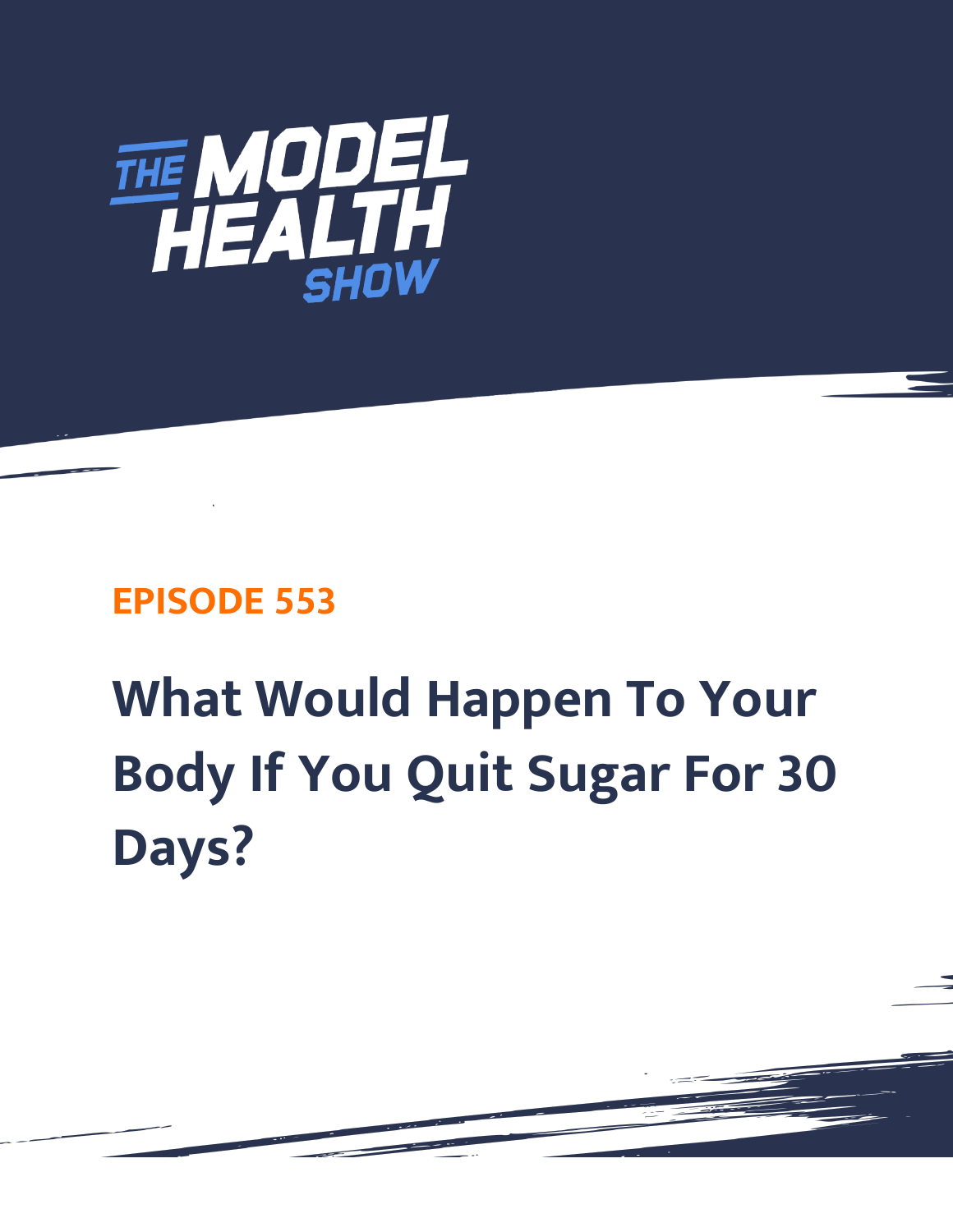## **You are now listening to The Model Health Show with Shawn Stevenson. For more, visit themodelhealthshow.com.**

**SHAWN STEVENSON:** Welcome to The Model Health Show. This is fitness and nutrition expert, Shawn Stevenson, and I'm so grateful for you tuning in with me today. How sweet it is. On this episode, we're going to be dissecting the metabolic impact that sugar actually has, some of the crazy history of sugar, and answer the all-important question of what would happen if you quit sugar? If you and sugar were to break up, what kind of metabolic changes would take place? Well, get your favorite break-up songs teed up because, in this episode, we're going to have a ton of eye-opening insights. First up, let's take a look at the current state of sugar consumption versus generations of the past. In the 1700s, the average Westerner was consuming about four to six pounds of sugar each year. Today, the average American consumes more than 10 times that amount. Data published in the peer-reviewed journal, Advances in Nutrition, states that the average American now consumes 80 pounds, 80 pounds of added sugar every year. What are the metabolic ramifications of this? The literal fuel that we're using to run the human body has changed dramatically in recent decades. The fuel that we're using to run functions, and also what's making our tissues, is dramatically different. The very ingredients that make up human tissues and run our bodies, is dramatically different. So, what is happening? What's taking place?

Well, one of the things that's most noted in the peer-reviewed evidence is the correlation with sugar consumption going hand-in-hand, like a couple, like a couple's retreat or a couple's vacation, with the rates of obesity skyrocketing, and also this new phenomenon, something called diabesity, with these increased rates of diabetes, well noted to be a dis-regulation of the body being able to handle sugar, which we're going to dissect more today, and also going handin-hand with obesity. Here in the United States right now, we're knocking on the door of about 250 million of our citizens being overweight or obese. Something shifted dramatically in the 1980s with our sugar consumption, processed food consumption, and a new sugar being added to the mix, being high-fructose corn syrup, in great quantities.

Now, we're going to be talking about all these different things, because high-fructose corn syrup is a little bit more of a recent invention versus sugar itself, which has a history that dates back much, much further. In fact, we're going to have to go back thousands of years. Human physiology evolved on a diet containing very little sugar. So, we're talking about over the span of hundreds of thousands of years, and virtually no refined carbohydrates. In fact, many experts feel that sugar probably entered into our diets by accident. Yet, humans have actually sought out sweet things since our earliest days of evolution. Just because we didn't have access to highly refined carbohydrates and sugar, did not mean that we didn't have a primal desire for them. Evolutionary biologist at Harvard University, Daniel Liberman, says that "Sugar is a [deep, deep ancient craving." Sweetness in nature signified some very specific things for human](https://themodelhealthshow.com/quit-sugar/) 

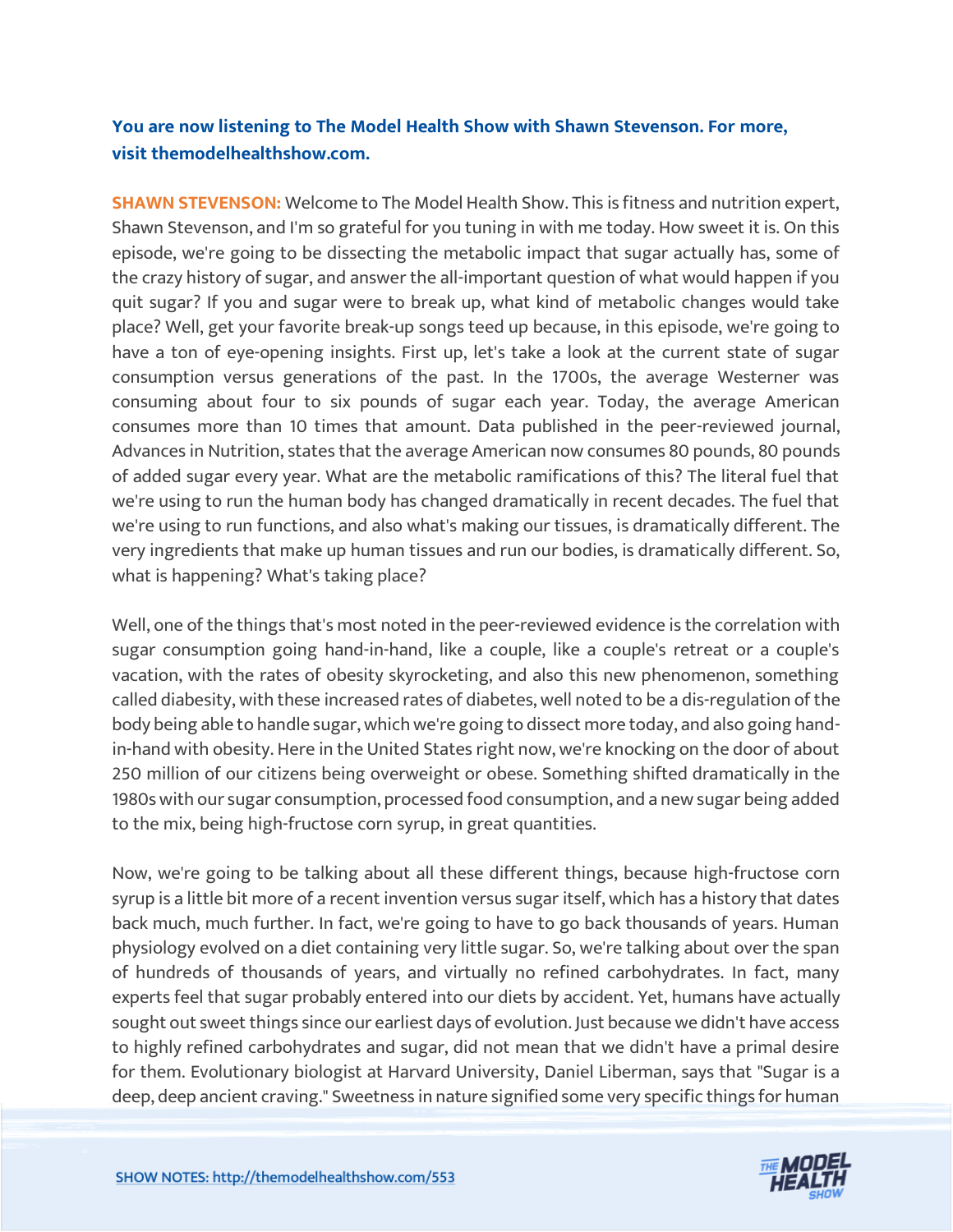biology. Sweet has a very specific signal for certain data points, like, sweet signals a dense source of calories, i.e., potential energy, if we're looking at, again, evolution, evolutionary biology, and what our bodies would associate with that sweet flavor. Plus, sugar offers more than just energy, it also helps you to store fat, too.

There was a time in our evolution, a massive span of time, when hanging on to some extra fat was a huge advantage, and not necessarily a health risk. And this was thanks to a mutation that up-regulated sugar being stored as fat to help to ensure survival of our species. So again, there's a natural primal desire towards sweet things, knowing that it's a dense source of caloric energy that can then get converted into fat on our bodies because our bodies aren't necessarily storing that much in the form of carbohydrates, because that glucose that sugar is going to get converted to, can get stored as glycogen in our muscle and in our liver, but that's pretty much it. The amount that we can carry is minuscule compared to the amount of fat that we can carry. This is why this adaptation, we had a mutation occur, where we can get that sugar to get stored as fat more easily. Now, keep in mind, this is a time when sweet food was much more scarce, and food, in general, could be inconsistent and scarce. Keeping in mind that hunting was way less reliable, weather conditions, with gathering and things of that nature than simply walking over to your refrigerator.

Alright, so the conditions were very different. So again, sweet things in nature, like certain ripe fruits and honey were a virtual jackpot throughout our evolution. Though we've long had a desire for sweet things, we simply didn't have that much of an access to it. But, as you know, that would eventually change. When we shifted gears to the origins of sugar, as we know it today, it's mainly extracted from sugarcane and roots of sugar beets. Originally, people chewed on raw sugarcane to extract its sweetness. Sugar was a native of tropical South Asia and Southeast Asia, and different species seem to have originated from different locations in India and Africa. In fact, my wife being from Kenya, she told me stories about when she was a kid. They would actually chew on sugarcane. And it was not just for the nice little sweet extraction that they would be able to get, but it was to strengthen their teeth. Because that chewing work, of course, we don't really think about this, but the process of chewing, just like the bones of your body... You're going to get stronger bones if you're doing weight-bearing exercise, so that mechanical action strengthens the teeth as well. We tend to think that that sugar that might be coming from the sugarcane is going to degrade the teeth, but it's actually quite the opposite.

And it's a much smaller amount that's going to be extracted than a cookie or whatever the case might be, a concentrated form of sugar, and also that action of chewing on something which has been largely pulled away from our diets today for our children and wondering why our teeth are not coming in properly and the vitality of our teeth, our teeth being able to be robust and resilient has degraded over time as well, and now we just have soft everything.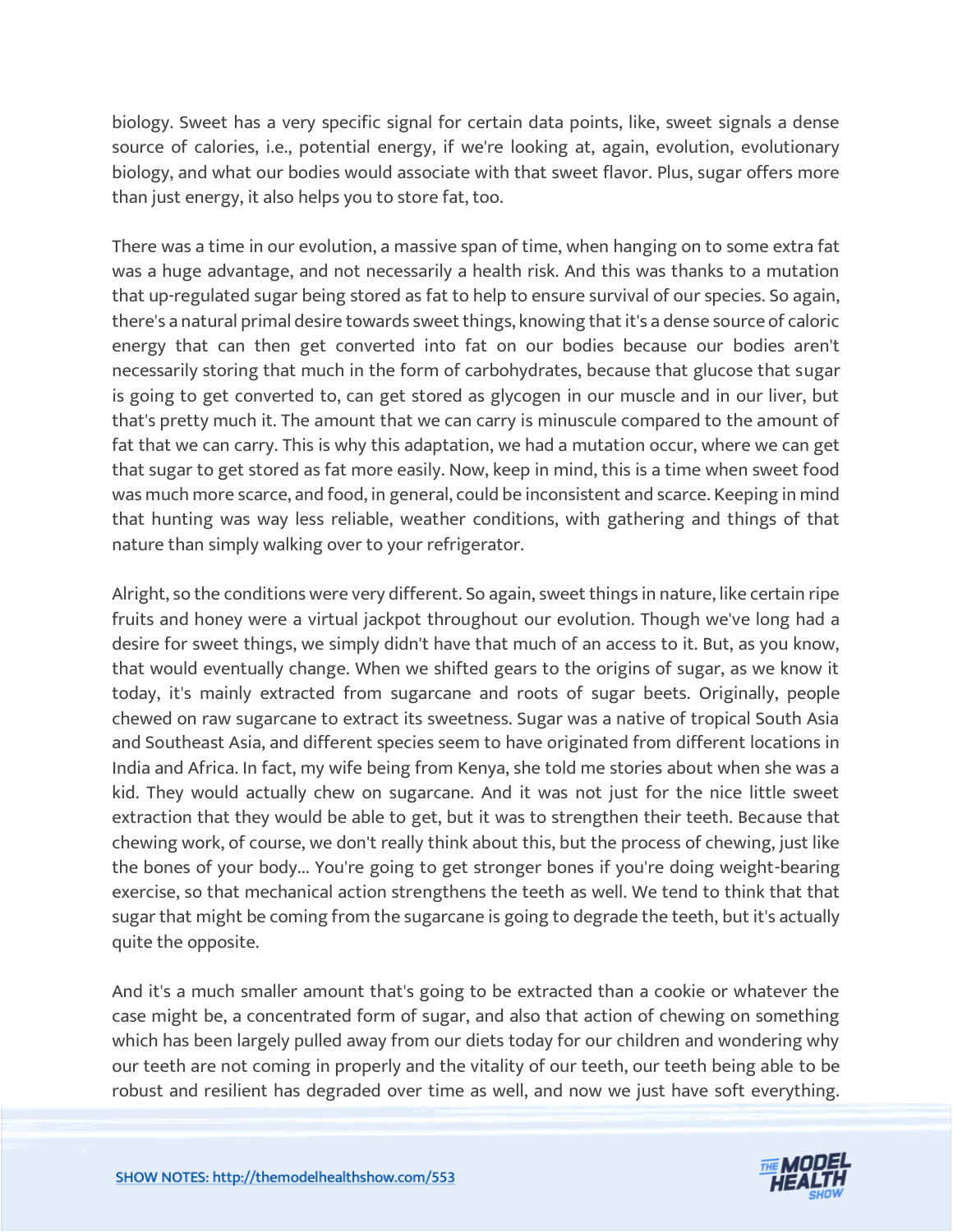Most of the stuff that we eat is soft, very chewable, you can almost swallow food. If we think about even things that have a little bit of crunch to them, like highly processed foods in the form of potato chips, for example. You get a couple of crunches, then it dissolves into almost nothing, and has this phenomenon called vanishing caloric density that takes place, that essentially, our mind as we're crunching down on something, we're expecting some calories to come along with it, but it vanishes into almost nothingness. And so, the body is continuing to seek out the calories that it is expecting, driving us to eat more, and more, and more, and more. They use this label in marketing with these popular potato chips that you can't eat just one. That's not a joke. It is designed that way.

So, this goes back again to this root of sugar being sugar cane, but in its natural state, it's also going to contain a significant amount of vitamins and minerals. Vitamin A, vitamin C, several B vitamins, along with antioxidants and soluble fiber, copper, chromium, calcium, magnesium, potassium, and zinc. Now, that is the root of sugar as we know it today, but how did this transformation take place where we have what we refer to as refined table sugar? Well, the first chemically refined sugar appeared on the scene in India about 2,500 years ago. It was here that humans discovered the methods for turning sugarcane juice into granulated crystals that were easier to store and to transport. In the local Indian language, these crystals were called khanda, which I don't know if it sounds like a certain word, but this is actually, we're looking at etymology, the root of the word candy. This special sugar was found in Europe by the 1st century AD, but primarily as an imported medicine, not as a food. This is more of the paradigm of helping herbs and medicines to go down easier, sort of like that line from Mary Poppins, "just a spoonful of sugar helps the medicine go down".

Now, Crusaders brought sugar home with them to Europe after their campaigns where they encountered caravans carrying "sweet salt". Sugar was then considered a luxury in Europe until somewhere around the 18th century when it became more widely available. In fact, and this is really, really important. In 1319 a kilo of sugar, also called "white gold", went for two shillings a pound in London. This is the equivalent of about \$50 a pound in current dollars, keeping it a luxury item that few people below the richest class would have ever experienced in their lifetime. It's just like you see people now, they got the Bentley, they rockin' the Louis V. Back in the day, we were seeing people eating sugar like, "Man, I'm trying to get that new sugar. I'm trying to be on what they're on." But by the 19th century, sugar became extremely popular and even considered a necessity. This evolution in taste, because as this happened, our tastes evolved or devolved to constantly desire sugar, and that's not an accident. We're going to talk about why. And the demand for sugar was seen as an essential food product, unleashing major economic and social changes. Sugar was just one of the major drivers of colonization of tropical islands and nations where labor-intensive sugarcane plantations and sugar manufacturing could thrive.

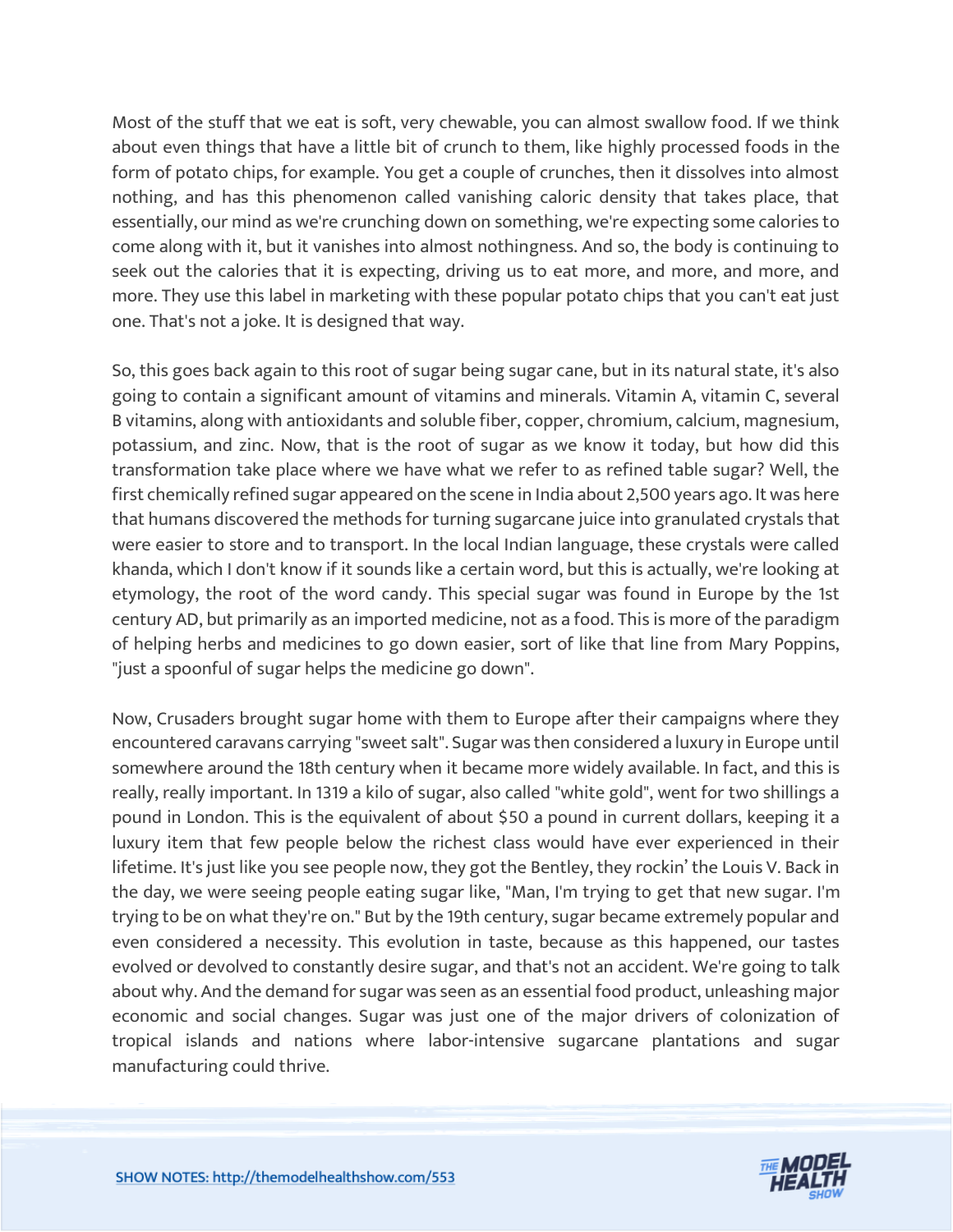The demand for cheap labor to perform the hard work involved in its cultivation and processing increased the demand for the slave trade from Africa. Cognitively for lots of folks, it's often tied to cotton plantations or tobacco plantations, but sugar production was a huge driver of slavery as well. And as the production increased and the quantities of sugar available dramatically increased, the price plummeted, and now it's become an everyday thing for lots of folks. Now, let's talk a little bit about how sugar is made, just a brief synopsis of it. So, we know that sugar cane is grown and then harvested, it's washed, and then it's crushed down, and the sugarcane juice is then extracted from the fiber. Now, this cane juice is then put through a clarification process to "remove impurities". Now, evaporation is then used to remove the water, and the remaining syrup then goes into a crystallization process where it's evaporated until it's saturated with sugar. Then, small grains called seeds are added. They serve as the nuclei for the formation of sugar crystals. Then, use a centrifuge, it's dried, and then ran through multiple straining screens to create a uniform sugar grain and remove any remaining by-products. Now, this glorious, sweet uniform sugar has taken over everywhere, and in fact, by May 1896, American Sugar became one of the original 12 companies in the Dow Jones Industrial Average.

So, this stock system that is a huge integrated part of our society. Sugar was right there, front and center. Now again, since sugar first became available really to the richest class of people, the consumption or the average person has gone up more than 10 times, and we're talking in the ballpark of about 80 pounds a year on average. Now, that's averaged out because some folks are only consuming five pounds while other folks are consuming 150, alright, so we've got to understand that the access has changed so much, it has become such a part of our culture and part of the issue today, and even addressing this topic is how can we villainize something that is so tied into our culture in so many ways?

If you think about what we give our child on their very first birthday, a little cupcake, or a little cake to celebrate. After, for example, the game, we take our kids and they have the soccer game, whether it's a win or a loss, going out and getting some ice cream afterward. And how do you show your love in our culture? On Valentine's Day, for example, we're extending a heart, with sugar, filled with chocolate and candies. Really, every holiday, if you think about, obviously, you've got a national holiday dedicated towards candy, which is Halloween, which again, you think about where's the root? How did that even happen? There's supposed to be some kind of spirit-related thing, but just like, "Give 'em candy." You know? And the same thing holds true for all of our other holidays, from Christmas cookies to all of the desserts at Thanksgiving... Even Easter, that's turned into another candy-related holiday. We've got the Cadbury eggs. Have you ever had a Cadbury egg? The chocolate-covered egg and inside is like this thick chalky gooey-ooey, whatever that is. If you've ever gotten through one of those, I commend you, and also, I'm afraid of you.

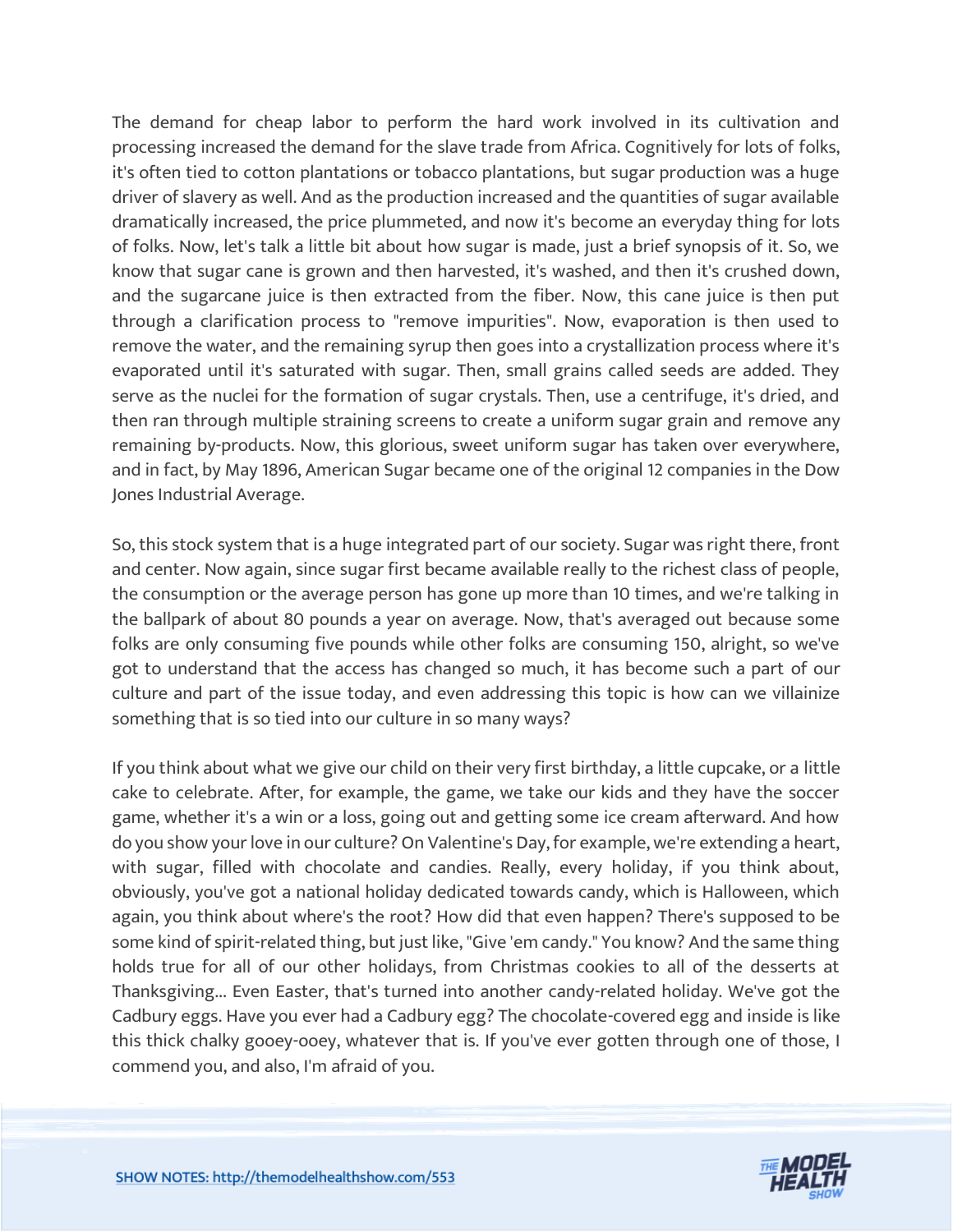Alright. So, we've got that, we've got the marshmallow peeps, that's another one. If you're into the peeps, I don't know. Again, I'm going to be cautious around you, right. But they keep showing up, so somebody's eating 'em. So, all of these things in our lives revolve around sugar, revolve around our access. It's been turned into so many different out-picturing's of what sugar can be, that it's now become so integrated in our culture that we often don't even know that it's happened. So, the question is, after all of this progress, apparent progress, are we better off as a society? Well, in some ways we are, from a few hundred years ago, absolutely. But in other ways, if you look at our health as a species and you look at our functionality as a species, well, then the answer to that one would be a big fat no.

Now, it's time to get into how does sugar actually impacts our primary metabolic controllers? And I think that the conversation, which is often overlooked, should really start at that introduction point, the entry point for sugar to get into our bloodstream, and the majority of this is taking place within our gut. Data published in Advances in Nutrition uncovered that excess sugar creates a clear pro-inflammatory environment in our gut. There's even recent data from UT Southwestern Medical Center demonstrating that excess sugar's inflammatory activity can even intensify the risk for colitis, an especially difficult inflammatory bowel disease. So, when we say that inflammation is being triggered by our excessive consumption of sugar, this is not a joke, and this inflammation is really undergirding so many of our other downstream metabolic depressions that take place.

And this is starting to understand that when sugars coming into our system in such rampant amounts, that interaction is taking place in the gut. This is a primary point. This is the front line of interaction. This process, in and of itself, becomes dysregulated, then things can start to break down. It's kind of like a domino effect, and we'll talk more about that as we go along. Another study cited in Science Translational Medicine describes, through animal models, how sugar is likely making negative alterations to our gut bacteria.

Now, this is another critical thing for us to understand. Today, microbiome is one of the biggest parts of our lexicon if we're talking about health, and for good reason, it's wonderful that this part of our health is being talked about. Our microbiome is truly sort of like the soil from which our health is growing. It is really like this dynamic entity, we're talking about the trillions of bacteria that we're carrying, that we evolved to have this symbiotic relationship, where our gut bacteria would be making critical nutrients in us, for us, like SCAFs or short-chain fatty acids that are needed to heal and protect the integrity of our gut, that are needed for healthy cardiovascular function.

They're even impacting our brain, we now have some recent data, impacting our brain. We now have some recent data indicating how short-chain fatty acids are critical to the function of our nervous system. So, this interaction and the systemic impact that our bacteria have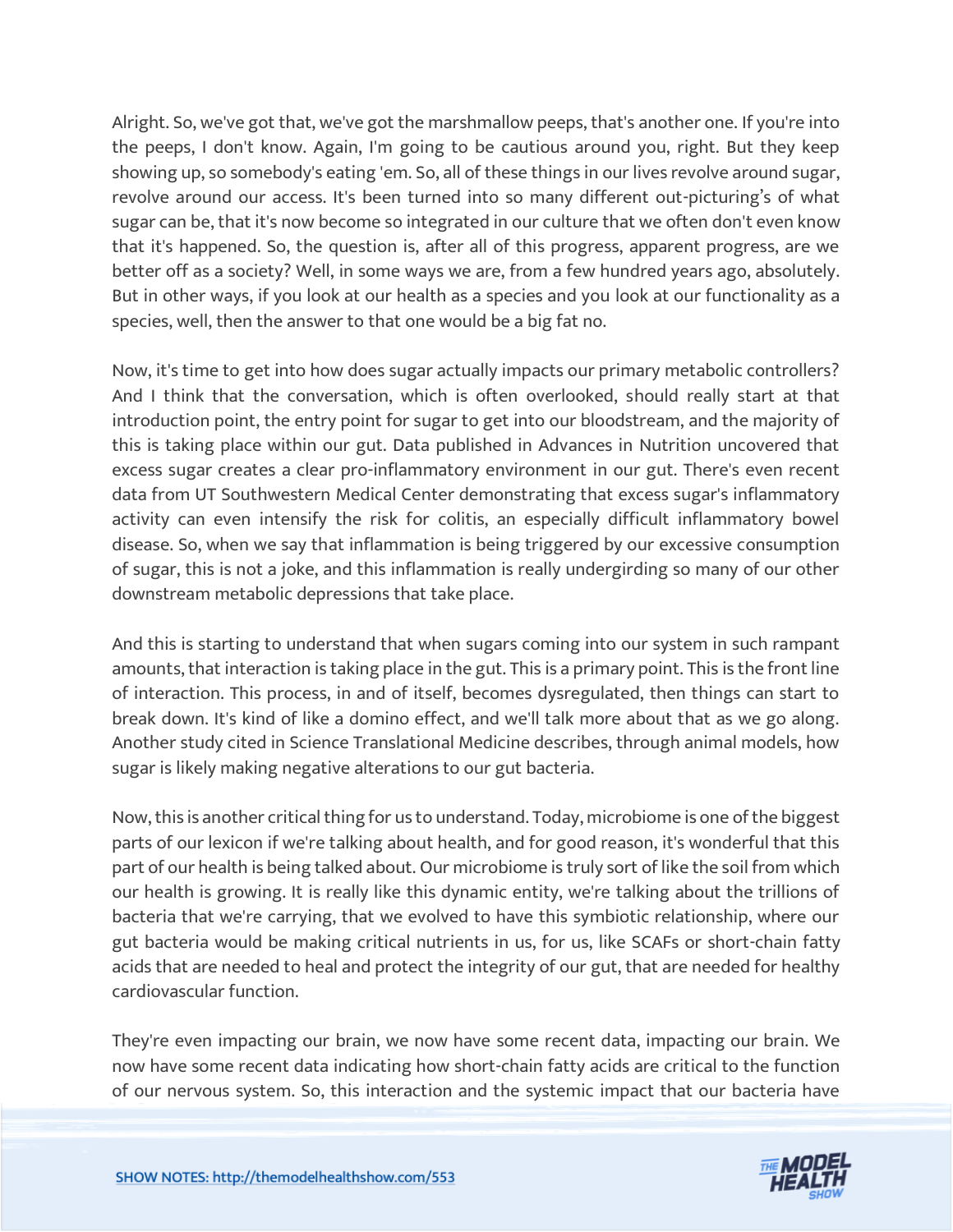cannot be overstated. It's so important, it's so powerful, but when dysbiosis takes place... When pathogenic bacteria, because we have a ratio. We have what we consider these friendly bacteria, and then we have opportunistic bacteria. They're taking advantage of you, alright, just like in life outside of our bodies, we've got friendly folks, or we've got some opportunists. Alright? And it's not that the opportunists are all bad. We got to have that clear. They might be missing something, there's a hole in their heart, you know?

They might have been through some stuff, it's not that they're necessarily even trying to hurt you. But they might not know how to act when they're allowed to run the show, but they have a purpose as well. Every person, every microbe has a purpose, so we just want things to be in balance, alright. So, dysbiosis takes place when the opportunistic bacteria begin, the ratios began to overpower the protective friendly flora. And I'm going to share with you a segment from my latest book, Eat Smarter, and this is addressing one of the most important things for a healthy metabolism, which is having a high diversity of microbes. A recent study published in the International Journal of Obesity revealed that a higher diversity of gut bacteria is directly correlated with less weight gain and improved energy metabolism, independent of calorie intake and other factors. This is yet another example of how two people can consume the same amount of calories, but one person gains fat while the other person does not. Your microbiome diversity plays a major role in how many calories you're extracting from your food. And it's also well-noted that certain bacteria are much more apt to absorb more from the carbohydrates/sugar calories in your food than other macronutrients.

Again, that's a segment from my best-selling book, Eat Smarter, and what we're looking at here are what we refer to as epi caloric controllers. So, we're talking about the things that actually control what calories do in our bodies. It's not just this very rudimentary view of metabolism as calories in calories out, alright. Calories absolutely matter, but it's looking at the human body as if it's some robotic calculator, and that's simply not the case. The human body is much more like a very dynamic chemistry lab that's going to have different outcomes based on the different ingredients. And part of the ingredients that determine how many calories we absorb from our food and how our bodies expend that energy, a big determinant is our gut bacteria, specifically the diversity of our gut bacteria. By breaking up with sugar, cue your favorite break-up song, or having it just be a small, tiny portion of your diet for the next 30 days, you will see a dramatic shift in your microbial cascade. One that is shifting over to a state that has a higher diversity, number one. And number two, because what we know is that sugar is going to be feeding preferentially this pathogenic bacteria.

And every bacteria has its preferred food source. And if you're not providing your friendly flora with their prebiotics, the things that they enjoy to keep them around and in high proliferation, then things are going to start to shift for the worst. So, we got to provide prebiotics, we've also got to pull back on the string of that rampant sugar intake that tends to happen in our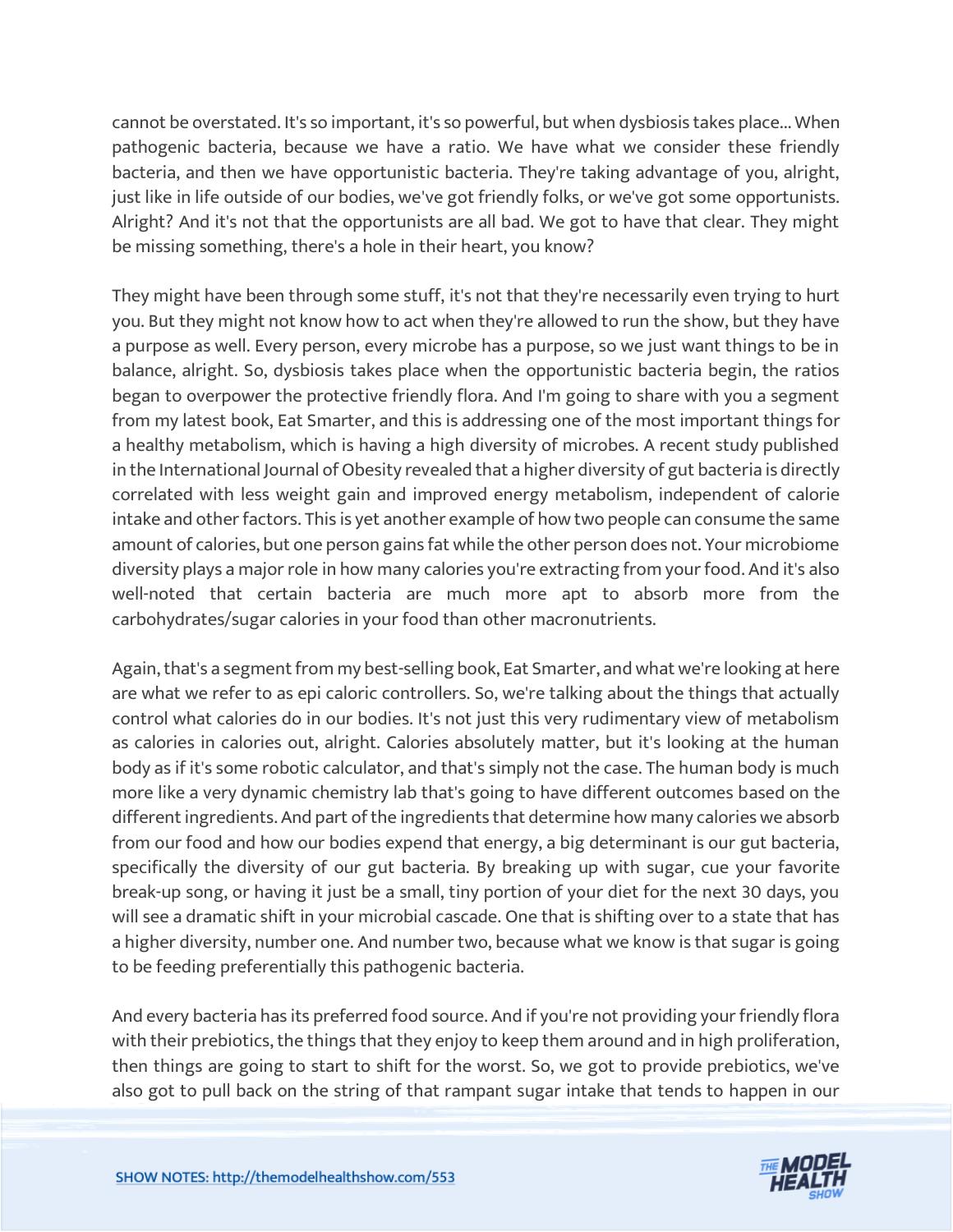culture. And this shift is going to take place where we have the ratio if we just use two categories, two broad categories of bacteria firmicutes and Bacteroidetes. What's now indicated in study, after study, after study, is that Bacteroidetes are more associated with leanness, while the firmicutes are more associated with insulin resistance and weight gain. No, this is not a black and white issue, but we consistently see this. And so firmicutes are going to be more driven towards carbohydrate intake and sugar intake, so we're going to start to see a shift take place when we're pulling back on, particularly again, the added sugar. This is that... The sugar that is added to potentially whole foods, in addition to what's already there in the food naturally.

So, for example, we might have some naturally occurring sugar obviously in fruit or in some grain products. But then in that production process, turning it from a whole food into a heavily processed food, which here in the United States today, as of this recording, about 60% of the American diet is not just processed foods, but ultra-processed foods. 60% of the American diet is ultra-processed foods, alright. So, we already have the refined carbohydrates and then sugar added on top of that, that's the issue. So, this is what's going to happen when you break up with sugar, you could still be friends. Some people don't need to be friends though, okay. You just need to get them out your life, but if you're still going to be friends, still be cordial, making it a tiny percentage of your intake where again, we're talking about added sugars. Then we're going to have a mighty shift in our gut bacteria, that's going to then encourage our bodies to have a healthier association, in how it's shuttling energy into our bodies and also how it's being expended. Another power player in the scenario, and what would happen if you broke up with sugar has to do with the impact that it has on our pancreas, which is the production point for our body's insulin. Within the pancreas, you want to consider pancreas to be the mother of your fat storing and fat burning hormones, the twin brothers that we have are insulin and glucagon.

So, we've got the alpha cells in the pancreas that are producing glucagon, which is associated with the ability to unlock stored fat to be used for fuel. And then we have insulin, which is all about fat storage. Now, insulin is incredibly important, we would not be the people that we are without insulin. It's enabled us to survive as a species, it's enabled us to store energy in our tissues. Now, the thing is, it's really, really good at it. Insulin is coming along and providing essentially a big skeleton key to unlock the doors of our fat cells so that energy can get shuttled in. And here's the key, insulin is primarily driven, is primarily acting upon the sugar that is coming into our bodies. The glucose response.

Now, this again could be the naturally occurring sugars as it's getting broken down into glucose or the added sugars. So, when they show up on the scene, blood sugar spiking foods can push the body into, eventually, a state of insulin resistance. Now, how does this take place? Well, insulin is going to be responding to the glucose coming into the bloodstream to...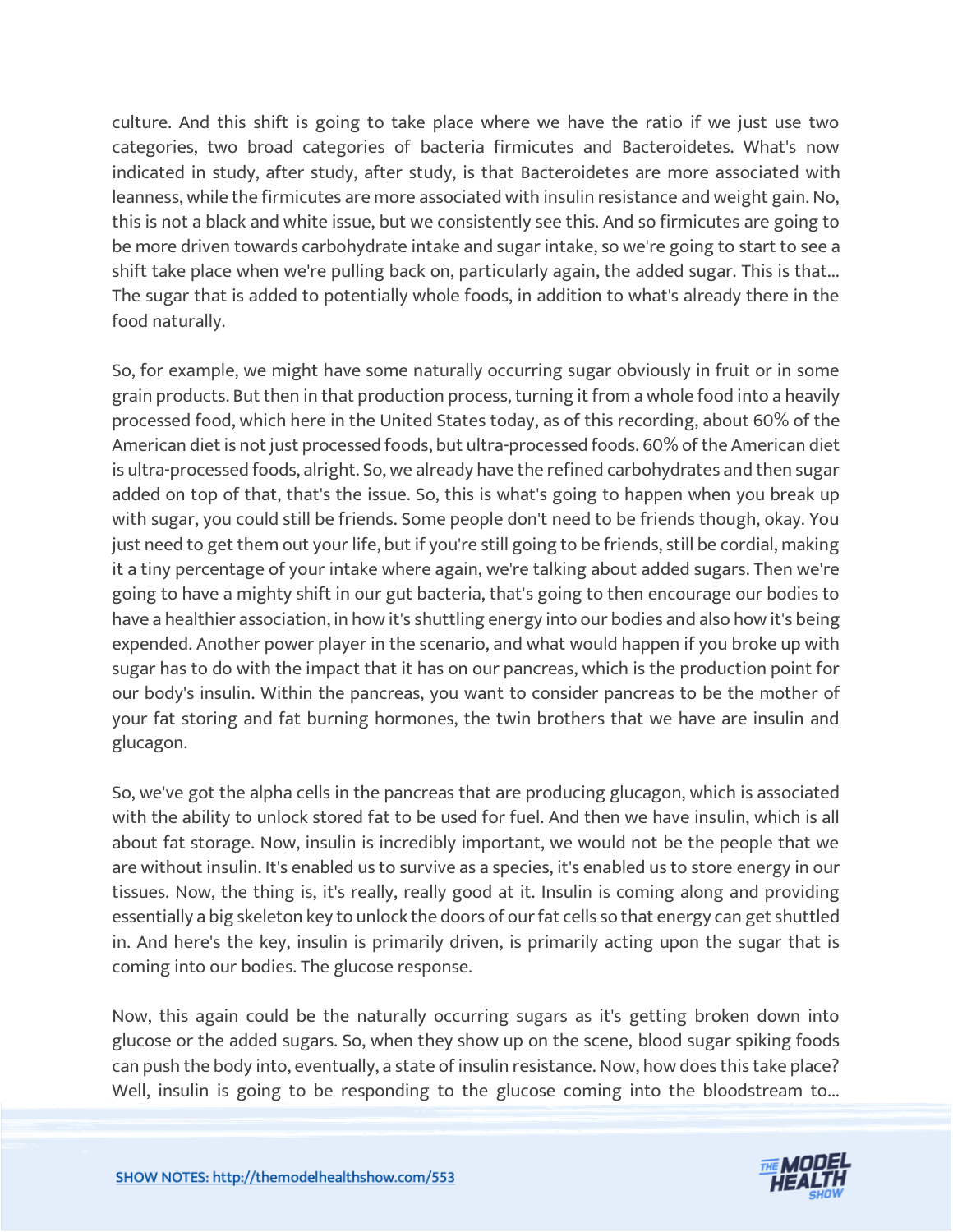Essentially one of its roles is to get that glucose out of the bloodstream because it's very dangerous for glucose to be rampant in our bloodstream because it's very volatile. This can spur about damage to our vascular system. This can also spur about advanced glycation end products or AGEs, which is this process of glycation, is where we have this chemical reaction, this combustible reaction where the sugar in our system is reacting and excessively exposing our proteins that our tissues are made out of, and lipids to excessive sugar. And this oxidation process can take place, these reactive oxygen species, these out-spurts. And we see glaciation being an issue with skin damage, accelerated aging of the skin with, again, as I mentioned, vascular injuries. It's a big deal. And also, even degradation to our brain tissue. So, not very fun. So, as we're bringing in glucose, it's going to incite insulin to clean up the blood and no harm, no foul. All good.

Well, not so much. Because as this is happening in the quantities that the human body was never designed to handle, insulin is just continuously having to work overtime. And as this is taking place, the cells themselves that are then forced with the job of storing this excess energy, it starts to stop listening to insulin outside screaming at the door, "Hey, I got some packages for you. Can I store some stuff with you?" Constantly knocking on the door. And eventually, you're just like, "Bro, I can't. I can't keep any more of your stuff here." And so now it's becoming resistant to insulin. And it's not hearing the doorbell or hearing the yells and the screams from insulin. And this is the state of insulin resistance. But this doesn't mean that the pancreas is not making insulin in response to the sugar coming in. It's still doing that if we're talking about in relationship to type 2 diabetes. This is not an issue where the beta cells of the pancreas are no longer making insulin. Because again, alpha cells are making glucagon. The beta cells are making insulin. It's still being made, but the insulin sensitivity has gone down dramatically. Here's the biggest issue when it comes to our body composition. Insulin literally blocks the activity of your fat-burning hormones. Insulin is about growth. It's about storage.

And if it's active, your body is not even considering. This is largely a binary system here. If insulin is flowing in your system, this whole process of breakdown of stored energy is just not happening, especially to any notable levels. So, part of the process of weight loss and of fat loss, of healthy sustainable fat loss is helping a metabolic shift where insulin can go and have a time out, to sit down, do something constructive and allow the other brother, glucagon, to do a little bit. Let glucagon get some shine. Alright. So, this is one of the big things that's taking place in our society, underpinning our obesity epidemics, our diabetes epidemics that are literally killing hundreds of thousands of American citizens every single year. And this just simply does not have to happen. Now, moving on, if we think about, again, stepping back and breaking up with sugar or staying friends, dramatically reducing our sugar intake, this is going to heal that relationship. It's going to start to increase insulin sensitivity of the cells again, once insulin is able to back off a little bit. There was a time when it was believed that type 2 diabetes was irreversible. And now we know that it is very much reversible. The signaling, that

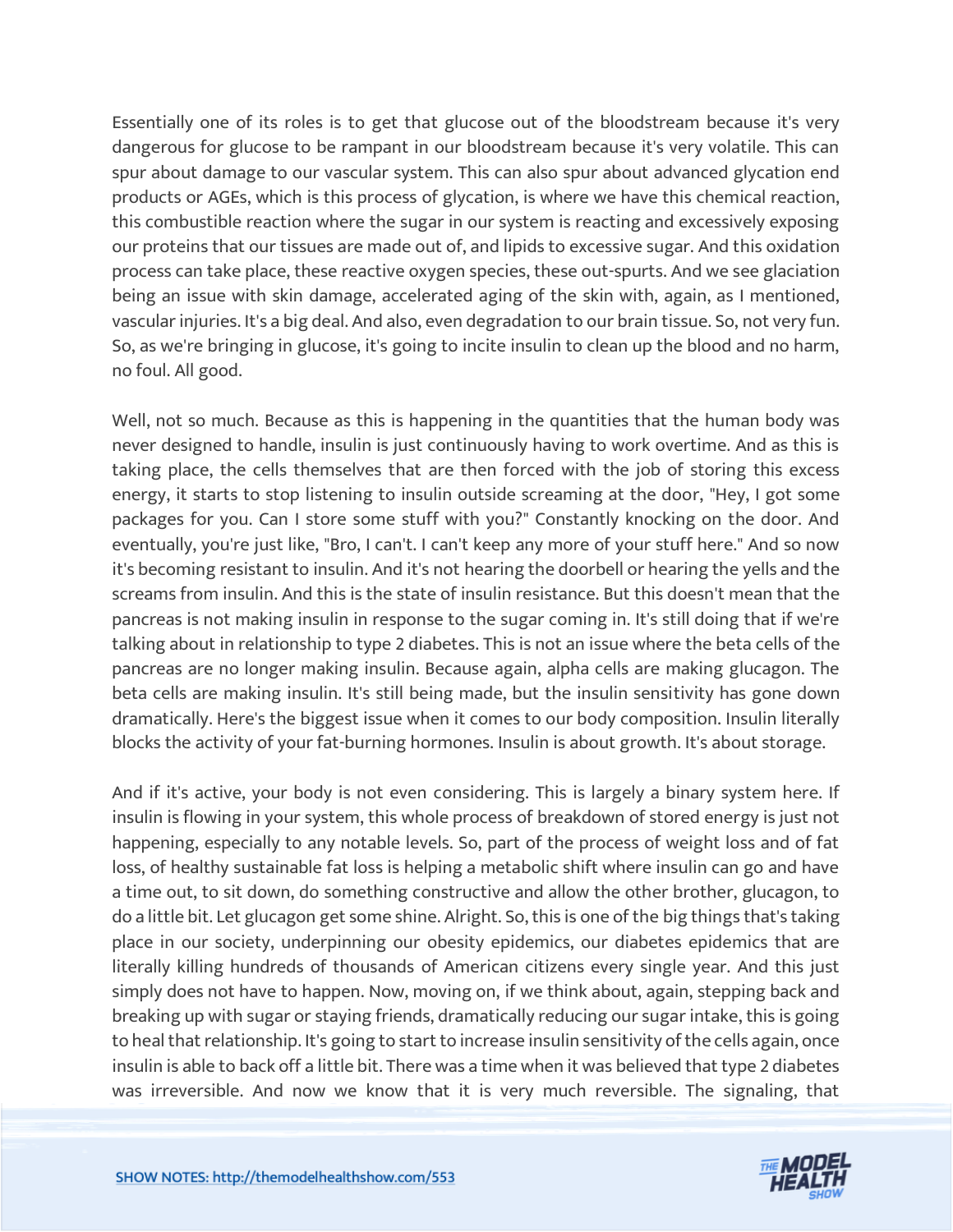association, the insulin sensitivity can be dramatically improved once we take our foot off the gas and allow the body to heal, and that connection, that communication to heal as well. Alright.

Now, moving on, it's not just that insulin is just magically making fat. It doesn't work like that. A lot of the burden is being handled by the liver. The liver is a huge player in this association, this onslaught of sugar that takes place. I'm going to read to you another segment from Eat Smarter. This is from a subsection called Carbohydrate Bombardment when I'm talking about this amazing organ we have, liv-er. The liv-er. Largely responsible for us being able to live. So, this subsection was called Carbohydrate Bombardment. Starches and sugar have the fastest ability to drive up blood glucose, liver glycogen, and liver fat storage compared to their protein and fat macro-nutrient counterparts. Bringing in too many carbs too often can elicit a wildfire of fat accumulation. In fact, one of the most effective treatments for reversing non-alcoholic fatty liver disease is reducing the intake of carbohydrates. A recent study conducted at KTH Royal Institute of Technology and published in the journal; Cell Metabolism had overweight test subjects with high levels of liver fat reduce their ratio of carbohydrate intake without reducing calories. After just a short two-week study period, the subjects showed, "rapid and dramatic" reductions of liver fat and other cardiometabolic risk factors.

Alright, again, that's a segment from Eat Smarter addressing how the liver itself is now... Not alcoholic fatty liver disease, we already know that alcohol can absolutely be a terrorist of sorts to the liver. And liver disease is now creeping its way into the top 10 causes of death in the United States. It's currently at 11, but non-alcoholic fatty liver disease is a big reason why and the underlying cirrhosis that can take place and the list goes on and on. It's a huge, huge issue. But what happens with our rampant sugar intake is that the liver is kind of taking on the burden. When the pancreas is just cranking out and doing this work and our fat cells are struggling, the liver is like, "I got it. I'm the one that helps us live. I got this. Let me see what I could do." And the liver is re-packaging... Is responsible for re-packaging that glucose into fat. It can literally do a process... Ignite a process called lipogenesis, the creation of fat. And also, store... Not just glycogen is getting stored in the liver, but, if need be, the liver is going to store fat there as well. So, we can get it shipped out to other places and-or store within itself and kind of just take the abuse, and, eventually, it's going to break down.

Princeton researchers found that high-fructose corn syrup prompts considerably more weight gain than table sugar. And this is in relationship to the impact that it has on the liver specifically because, unlike glucose and sucrose that is going to have this association with the pancreas and with other organs, high-fructose corn syrup goes directly to the liver. The liver is immediately taking that intake. It's kind of this very strange... Again, "I'm jumping forward to handle this situation." And so, this is why high-fructose corn syrup... So, we've got our concentrate of sugar in the form of cane sugar, coming from that origin, then we've got all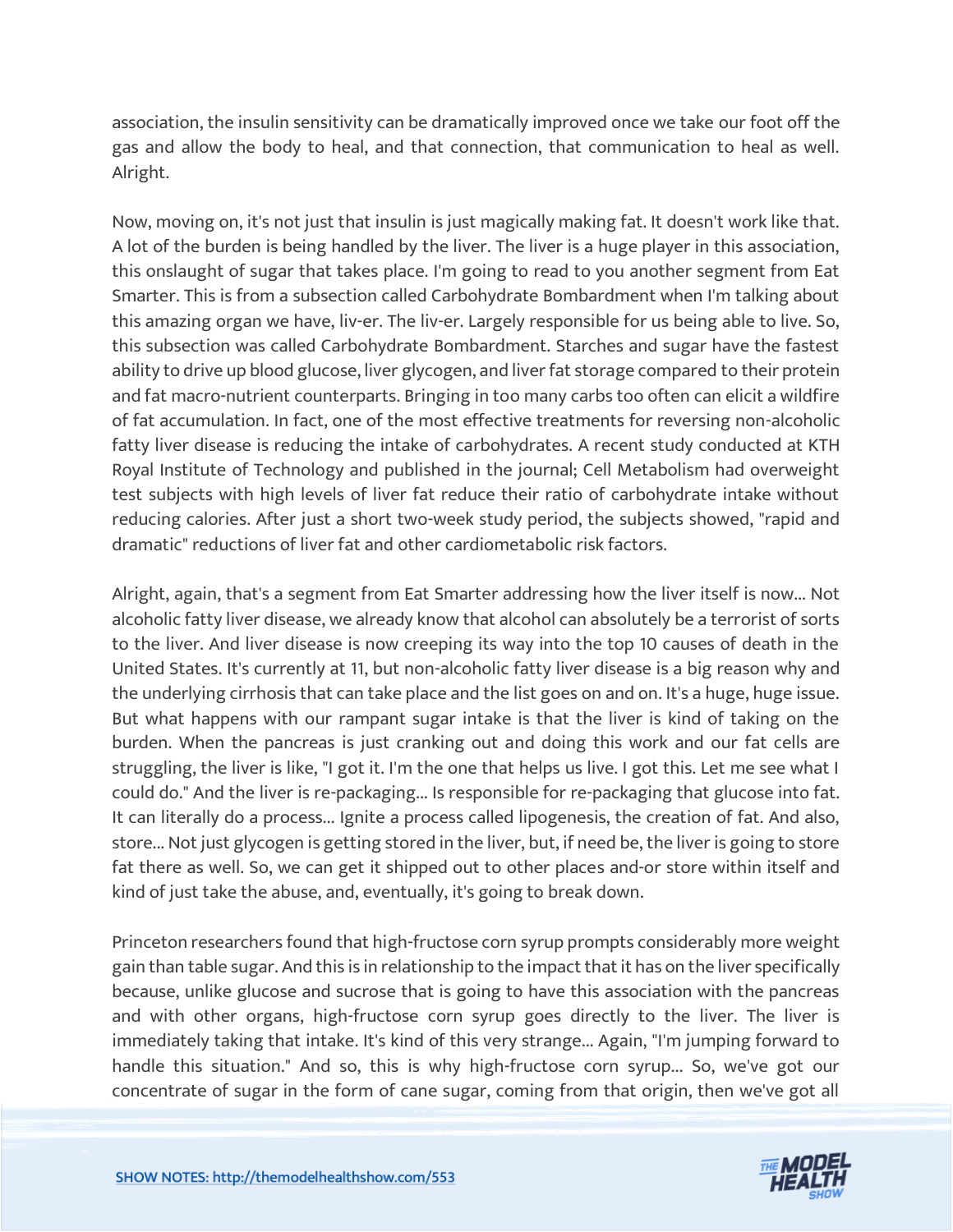these other types of sugar that have been created today. And high-fructose corn syrup, coming from corn and being added... Particularly in the 1980s, it skyrocketed in use because it was very, very cheap. Still today, a huge majority of the corn that is receiving government subsidies, by the way, that means we're paying it. And billions of dollars are funneled into growing corn that's largely used in the creation of processed foods and fast foods, and this is a big issue for the breakdown of our liver.

And by breaking up with sugar, your liver will finally be able to offload the excess glycogen that's been repurposed as hepatic fat or liver fat, and your liver function will improve dramatically as will your overall metabolism as a result. Your liver has a massive impact. It's even helping to break down insulin as well. So, there's so much in relationship to healing our liver that takes place when we break up with sugar. Yet another way that our bodies change when we break up with sugar has a lot to do with our brain. Even though our brain only accounts for about 2% of our body's overall mass, our brains actually consume about 20-25% of our caloric intake. We have a very, very hungry brain, and it is especially hungry and designed to rapidly pull in glucose. Here's another section from Eat Smarter, "Since glucose is your brain's primary fuel source, there are accustomed sugar gates in the blood-brain barrier to allow glucose to pass through in droves. As far as your brain is concerned, it's expensive to keep the lights on upstairs. And Harvard research has affirmed that the brain will gladly confiscate half of the sugar energy you consume during a given meal.

Since sugar is always funneling into and throughout the brain, insulin activity in the central nervous system has become a huge topic of discussion in science the last few years. Research published in the journal, Frontiers in Endocrinology, states, 'Insulin in the brain contributes to the control of nutrient homeostasis, reproduction, cognition, and memory, as well as neurotrophic, neuro-modulatory, and neuroprotective effects.' The report goes on to affirm that there's a delicate balance of glucose needs and glucose over-burden through high sugar intake. The researchers noted that excessive glucose can directly lead to insulin resistance extending to the central nervous system, higher incidents of Type 2 diabetes, and a dramatically increased risk of Alzheimer's Disease. In fact, they declared that 'A close association between Type 2 diabetes and Alzheimer's disease has been reported to the extent that Alzheimer's disease is twice more frequent in diabetic patients, and some authors have proposed the name Type 3 diabetes for this association.' This is critical to understand. To reiterate their findings, excessive sugar intake and insulin resistance is so connected to Alzheimer's disease that scientists are now referring to it as Type 3 diabetes.

The over-consumption of sugar is devastating for your brain. And our society doesn't just have a sweet tooth, it has an iced-out grill full of sweet teeth." Again, that's a segment from Eat Smarter, and in it, we're looking at what can we do to reduce the risk of some of our most devastating health conditions. Alzheimer's disease is a leading cause of death for our citizens,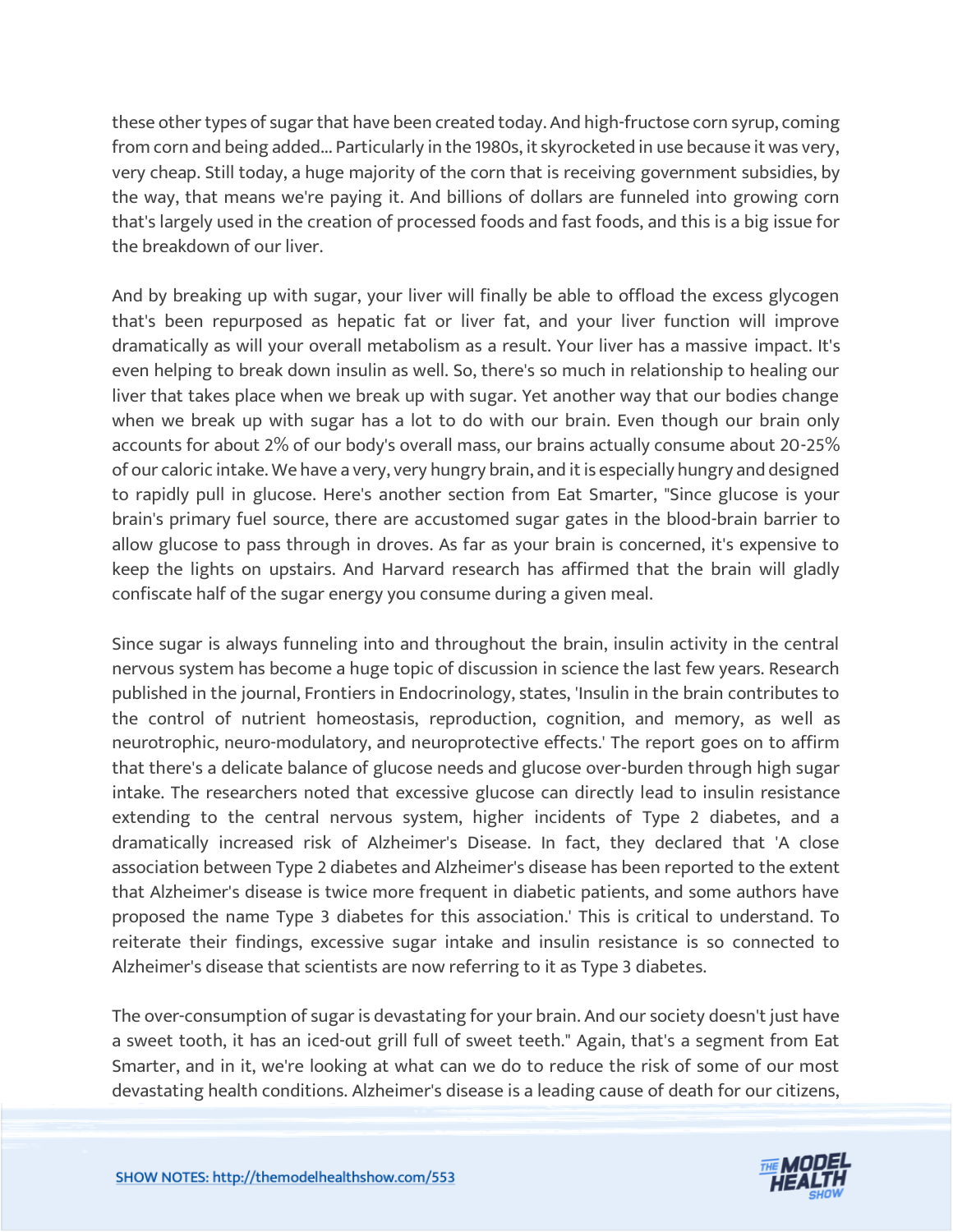and folks often don't understand why. It's not just a matter of forgetting your keys or forgetting your loved ones, which is devastating in of itself, but, with the degradation of the brain, you could stop learning or the brain understanding how to breathe, how to eat. Our biology can start to break down so much, the association, the communication between your brain and your other organs that this is a really difficult thing, and a very treacherous way, for us to lose our lives. And people who've gone through this with loved ones know the impact that this can have. And again, the rates of Alzheimer's have skyrocketed in recent years, and it's as if we just don't...

Oftentimes in current medicine or conventional medicine, just throwing up their hands. We don't understand what's happening. Things don't just happen. A big part of this reason is our rampant intake of highly refined sugar and processed foods. Now, here's the good news. Our brains have the ability even with this damage that sugar can do to operate, to shift over to using an alternative fuel source. Researchers at Yale University published data reporting that MCTs, medium-chain triglycerides can readily cross the blood-brain barrier and be utilized by brain cells. A remarkable study published in the annals of the New York Academy of Sciences sought to find out if MCTs could have an impact on improving the condition of patients with Alzheimer's disease. The scientists in the study discovered that since MCTs are quickly metabolized by the liver, prompting the production of ketones, those ketones are then able to easily cross the blood-brain barrier and provide an alternative fuel source to the glucoseimpaired brain cells of Alzheimer's patients. The scientists found that the consumption of MCTs directly led to improved cognitive function in mild to moderate forms of Alzheimer's disease and cognitive impairment.

There is hope. It's understanding how our biology work, the basics. All of that sugar just cascading the brain cells, we have upwards of 100 billion neurons that we're talking about, just getting bathed in all of this sugar, creates an insulin resistance in the brain. This alternative fuel source, ketones and MCTs themselves can directly nourish our brain cells and help to run processes. So this is yet another reason why MCTs are such a remarkable thing. We can get MCTs from whole food sources. And one of the strange ones... Now, it might sound strange, but there are several different ones that are more strange, is goat's milk is actually a pretty dense source of MCTs. On the vegetarian side, coconut and palm are going to be some decent sources, but the concentration amount, the fraction of the MCTs are going to be smaller. So to get a concentrate of the MCTs from those sources, you would get a specific MCT oil. This is something I had today. I utilize essentially, every day in my life I'm having an MCT oil, only from Onnit. This is the place that I get my MCTs because they're doing things right. Sustainable, processed correctly, utilizing the best sources, not just random companies getting this stuff, who often, unfortunately, they're not abiding by high standards of quality. Go to Onnit.com/model, that's O-N-N-I-T.com/model.

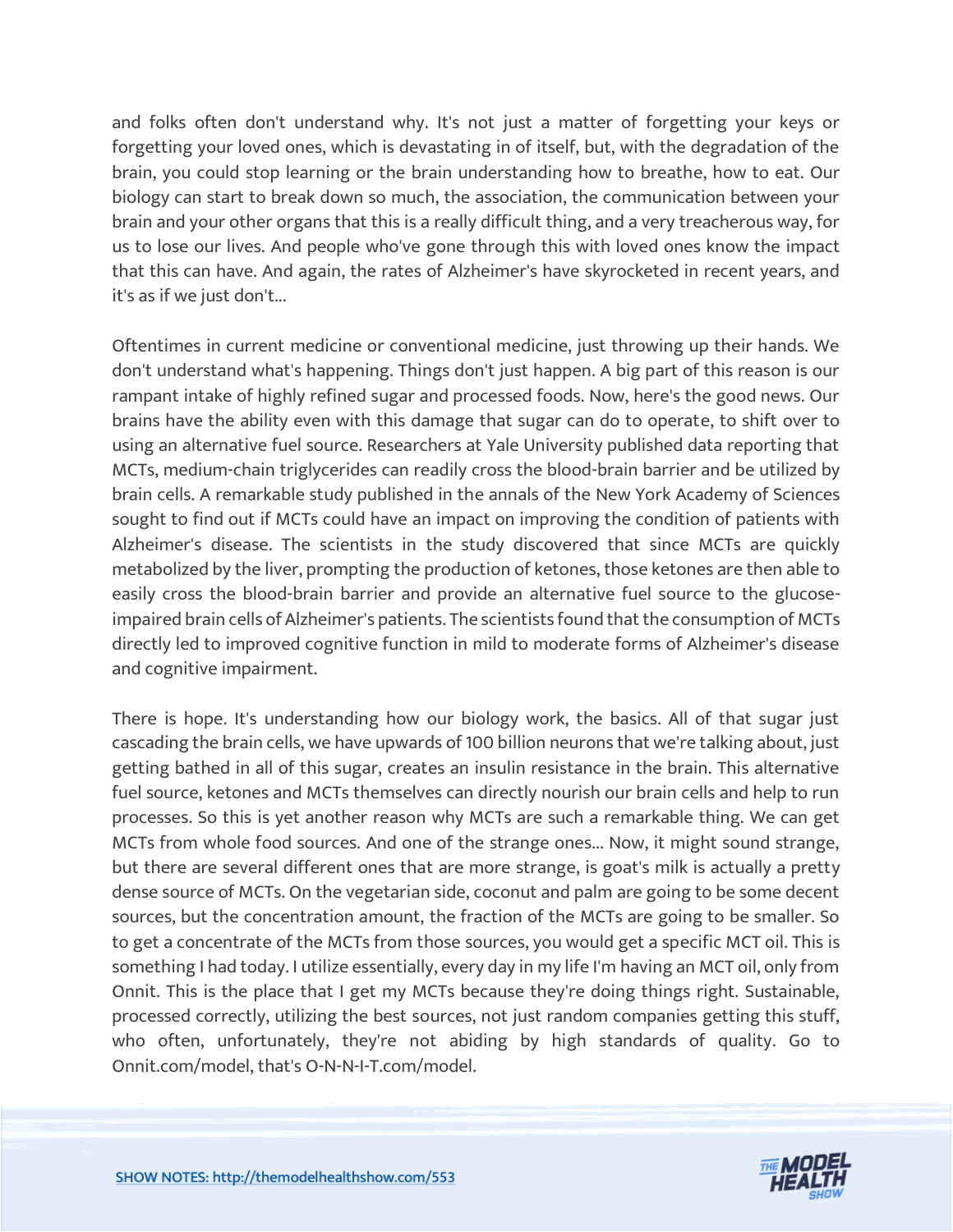You're going to get 10% off their original MCT oil, and also they have emulsified MCT oils, that are more like a coffee creamer, they're great to add to teas, smoothies, coffee, things of that nature. I love the almond milk, latte flavor is my favorite. So this can be a process where it's not just shifting over and breaking up with sugar abruptly, but you can have a new book there, you can have a new relationship sparked, that has joy, that has connection and healing properties. So outside of the goat's milk domain, people are doing camel milk now, they're doing all... They're milking everything out here. Of course, and milking Almonds, which I didn't know that almonds necessarily had the teats, but they do. I have a nut-milk bag, and that is probably the worst product name ever, where we were making Almond milk as well, but that MCT concentration from coconut source, that specific fraction.

The MCTs are just remarkable. Again, go to Onnit.com/model for 10% off, and now let's talk about one of the most impactful aspects of this episode, and the connection between sugar and our brains. Yet another way that sugar impacts our brain and our cognitive function is the connection that it has to changing our behavior, literally driving us to seek out certain things. To seek out namely more sugar, sugar has this well-noted ability to change our physical state to the degree that, back hundreds of years ago when it was hard to get your hands on some sugar unless you had some paper, as you had a lot of banks, folks were really using this to access a sugar high, it was considered in a class of a recreational drug. It will get you this energy, but also it'll get you into this state of depression afterward, and so you get yourself another hit.

What's going on here behind the scenes? Well, we know that it's changing our mental and emotional state, this is one of the gifts that sugar does, but it can, in many ways, do it in a much more subtle way, depending on how much you're taking in. In the brain, sugar can stimulate the pathway that's often related to the feel-good neurotransmitter Serotonin, but there's also a stronger connotation with sugar and dopamine. Now dopamine was thought to be this pleasure-related aspect of our biochemistry, so it's all about pleasure, but now we know that it's much more about drive. It's much more about attraction, dopamine drives you to seek. It's a seeking motivator, and this is where sugar is really pushing down the button, is the seeking. Sugar can induce feelings of euphoria or even a quote... And what do we call that? We call it a quote, "Sugar high." Sugar becomes glucose in your bloodstream really, really quickly. It's one of the fastest converting things in the glucose, so it can make you seem or make you feel with the body to now extract a lot of apparent energy. And even we'd mostly attributed this to kids gets you "hyper," but refined sugar will also create this kind of roller coaster effect with your moods. You'll be feeling awesome and then crash hard into lethargy and even depression, and you can even get...

Because of this roller coaster, it can create this pathway towards addiction and horrible withdrawals as well. This is noted about researchers at Princeton University reporting that

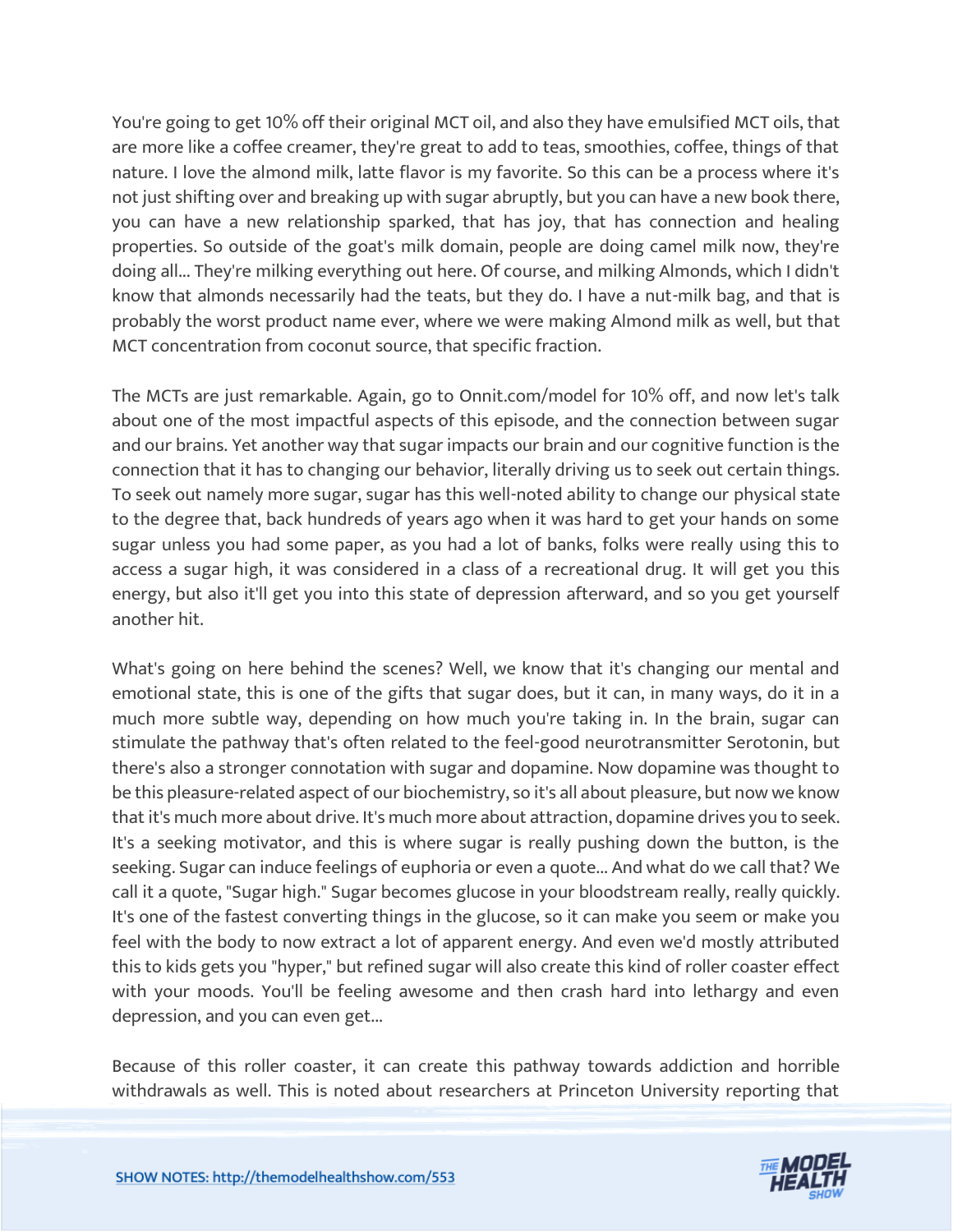repeated sugar consumption will cause a demonstration of all three criteria of addiction, increased intake, withdrawal, and cravings that lead to relapse. An additional study in the same domain was conducted by scientists at the University of Bordeaux and published in their peerreviewed journal, PLOS One, the Public Library of Science One.

In this study, the researchers set out to find how an artificial sweetener saccharin stacks up in addictive behavior against a strong narcotic, namely Cocaine, they gave rats with no prior experience with refined sugar or artificial sweeteners, the ability to choose eight times a day between two mutually exclusive levers, one that gave them a dose of cocaine and one that gave them a dose of saccharin sweetened water. The results showed that a shocking 94% of the time, the critters became hooked on saccharin and not cocaine, and get this, even the rats that were already addicted to cocaine quickly switch their preference to saccharin once it was offered as a choice. The scientists in the study concluded, quote, "Overall, research has revealed that sugar and sweet reward can not only be a substitute to addictive drugs like cocaine but can even be more rewarding and attractive, at the neurobiological level, the neuro substrates of sugar and sweet reward appear to be more robust than those of cocaine.

I.e, more resistant to functional failures, possibly reflecting past selective, evolutionary pressures for seeking and taking foods high in sugar and calories." So the reason that this is happening where this well-noted highly addictive destructive substance is being shunned and 94% of the time the rats are shifting over to the sweet flavored beverage is because of these evolutionary adaptations, this selective pressure for us to go towards things that have a lot of energy, a lot of caloric energy, so we could store them for survival, and in this study, the researchers also swapped in sugar by the way, in place of the artificial sweetener and saw the same results. It's not simply a matter of willpower, this is the problem, this is a matter of our biology. When we get into this battle of our willpower versus our biology, our biology is going to win out in the end, we can have the willpower of Will Smith or Will Low or William Shatner, alright... Lot of wills, lot of willpower, but eventually, our biology is going to win out, and this is the position that we're putting a lot of folks in, where we're telling them, you shouldn't eat sugar when sugar's already... It's already...

The relationship is so deep, it's a love affair, but it's a toxic relationship, let's be honest. Sugar's being a bit abusive, and the friends are pointing it out, but they can't see it. Alright, so we got to step back and stop pointing the finger at folks and ignoring the fact that their biology has become manipulated by food manufacturers who are intentionally putting these things into our food supply, and for most folks, myself included. I grew up in an environment where that's all I knew; I didn't know any better. We are existing in a state... In the United States, it's considered poverty, which even in the United States, poverty is very different from other places in the world, so I always like to have that caveat, but we're on government assistance, we are getting food from food pantries and donations.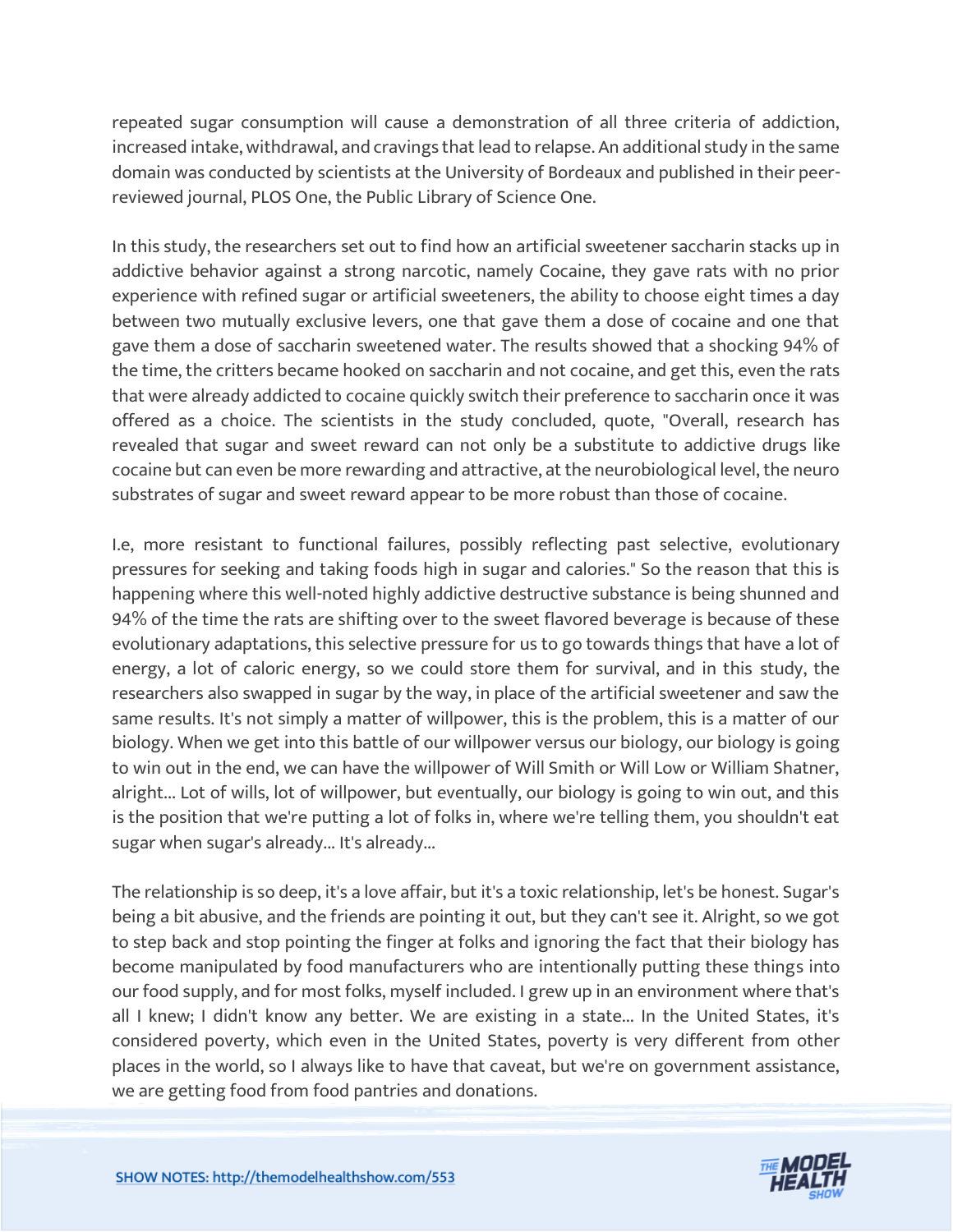This is the environment that I grew up in, and everything around us was processed foods that was largely just loaded with added sugar, now again, it's not that I wanted this to take place, I didn't know any better, so I'm addicted out of the gate. Immediately as soon as I set foot on planet Earth, sugar is already in my bloodstream, 'cause my mom, even as I'm in the womb, you better believe she's knocking down some Pepsi's, so this addiction is already just taking place and you're in the environment it can be very difficult to help to turn this off, and this is why breaking up with sugar could be so complicated, and health experts are out here doing these different challenges and telling people to quit sugar, we've got to give people the honest truth.

This is not necessarily always an easy thing, we've got to talk about, get educated on the underlying mechanisms because awareness really trumps everything, awareness starts to unlock those doors, so you start to know what's going on, you start to know what you're actually in for, first of all, potentially and you start to understand and being able to see the things as they come along. It's much easier when you have a map that has some of the things outlined for you, rather than the thing just showing up like, "Oh yeah, I'm going to do this sugar detox," and then three days in, you're like, over there, you got the sugar jitters, and you're looking for some old Halloween candy that your kids might have on top of the refrigerator in their... The little bucket or whatever, first of all, if you got some Halloween candy left, throw it away. Alright, come on, I know it doesn't have an expiration date, but just come on. At some point, you got to throw that Halloween candy out. Now, with that said, one of the first steps in this process of breaking up with sugar, the first on-ramp that I often give folks, and we talk about the data behind it, is to address the liquid sugar consumption, the sugar that we eat.

I don't think folks realize just how quickly that sugar ends up driving so fast and furiously into our cells, it's just like Vin Dieseling into our cells so quickly, but nothing happens as fast as sugar that's coming along in that liquid form. A study that was published in the Journal of Nutritional Biochemistry asserted that our fastest method of delivering sugar to our cells is through the consumption of a liquidated sugar, again, this is well established and it's just... It's a logical thing. The researchers asserted that the consumption of highly concentrated liquid fructose leads to the development of hypothalamic leptin resistance and the development of excess visceral fat.

None of these are good. First visceral fat, this is more a cognitive visceral association because it's something we can see physically. The visceral fat, aka momentum fat, aka belly fat, is that deep abdominal fat. We're seeing first-hand, these researchers are indicating that the consumption of concentrated liquid fructose is directly causing this issue because one of the primary drivers of the belly fat or visceral fat epidemic that we're experiencing as a society.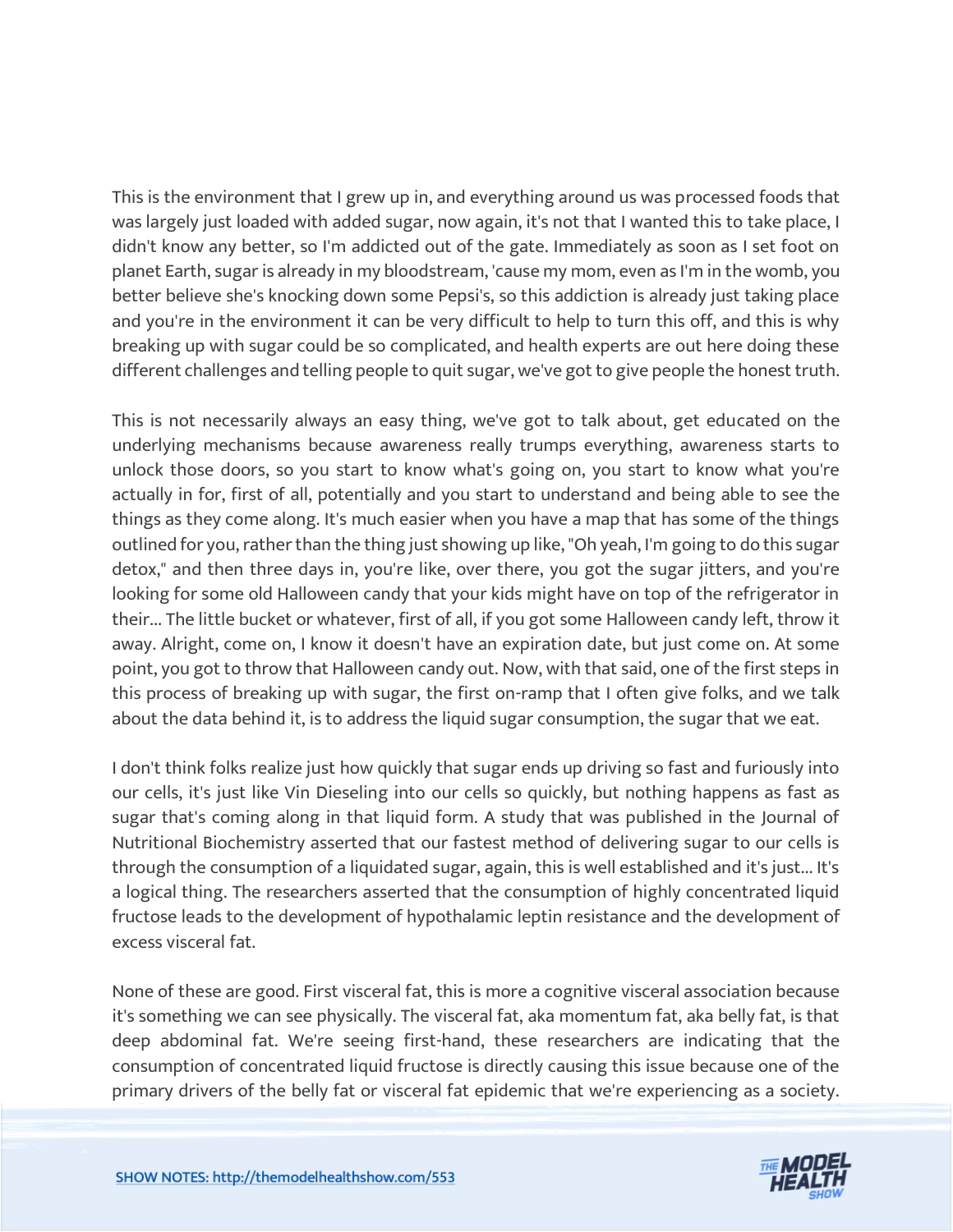But for this, for all intents and purposes right here of breaking up with sugar, the hypothalamus is well established to be the master gland in the human body, a master regulator of your entire endocrine system, aka your hormone system, and it's really a tie-in.

It's far more than just an endocrine gland, it's a tie-in for your endocrine system and your nervous system. So, all the data from your nervous system, your brain, and all of the offshoots of your entire nervous system throughout your body, that data integrating with your hormone system, your system of hormones that are getting produced from your thyroid, from your adrenal glands, that integration point is taking place largely in the hypothalamus. So again, it's a master regulator of your entire endocrine system. It's really a primary point of emphasis if we're talking about your metabolic rate, because your hypothalamus is like the thermostat that your body is set at for its rate of calorie burn and calorie absorption, in constant communication with your gut to even indicate if your downstream supplies, if there's information coming up that your supplies are low, your hypothalamus can send data to your gastrointestinal track, to your gut to actually increase the absorption of calories from your food, or it can tell it, turn it down some. It's so remarkable when we start to understand this, but hypothalamic leptin resistance. So leptin is a primary satiety hormone. When leptin is being produced, it's telling your body, "I'm satisfied, I'm not hungry." In this battle, this potential break-up battle, some sugar baby daddy drama, or baby mama drama, sugar baby...

I'm thinking, I'm sorry, I'm thinking about the candy, alright, sugar daddies, alright, it's the little chewy little candies anyways. But that sugar baby daddy drama, 'cause there's also sugar daddies, alright, and there's the sugar babies, and those are the little bite-size, and the sugar daddies was on the stick. So, when this is taking place, that struggle in breaking up has a lot to do with the satiety hormone where the craving start, where the inability to not be drawn towards it, has to do with the satiety hormones significantly. And when the brain, which is the primary site for leptin's communication to tell your brain and physiology because your hypothalamus is informing everybody that, "I'm good, I'm peaceful, I'm satisfied." And if there's leptin resistance for your hypothalamus, that your body's producing leptin but it's not the message isn't getting received, guess what's going to happen? It's going to be a tremendous struggle to be able to manage one's satiety and manage one's cravings. What's driving this breakdown? Liquid sugar, liquid fructose, primarily as is indicated in the data, and it just makes sense because it's hitting your system so fast. So, here's what we do. Number one, we look at an example, number two, we take the on-ramp of addressing this.

Let's take an example of a 20-ounce bottle of Coca-Cola supplying 65 grams of sugar. That's 16 teaspoons. That's a normal Coca-Cola bottle. In our society, 16 teaspoons. Let's take your little teaspoon scoop, let's go, scoop them. One, two, three, four, five, six, seven, eight, nine, diez, throwing a little foreign language there, 11, 12, 13, 14, 15, 16 teaspoons. That's a butt-load of sugar and has become a common part of our culture. But for me, I wasn't the biggest soda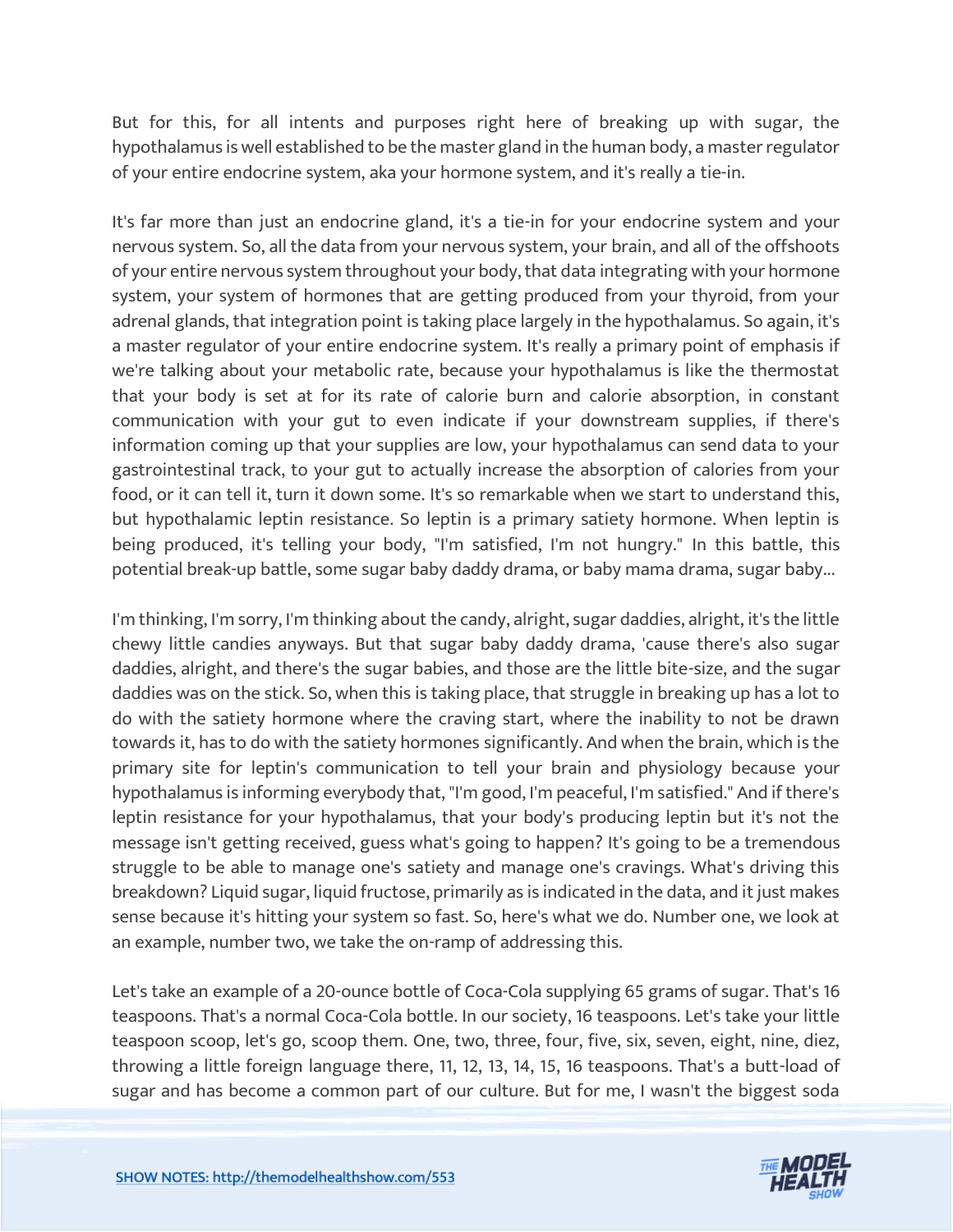drinker. I love my juices, Hawaiian Punch and even what we consider to be a 100% juice. Orange juice, that was my jam. 100% pure orange juice is actually not far behind that Coca-Cola in its sugar content. It has in its same 20-ounce amount, that will be 56 grams of sugar for a whopping 14 teaspoons. Now, we can say it's coming from a more natural source, cool. We're talking about sugar here, because that amount of sugar coming in is going to hyper-stimulate insulin, it's going to damage leptin and literally derange the communication between your brain and your body. It's just not appropriate. For most folks, sure.

If you have an orange juice every now and then, sure, okay. I was drinking orange juice on the daily, if we had it. And I have no idea what it's doing to my biology. So, these are the steps. So, we're looking at what the problem is. On-ramp step for how do we break up with sugar? Step number one let's ease back on the liquid sugar. Step one, you don't have to stop cookies, ice cream, all the other stuff, okay? Just, let's put the sodas to the side, it's just not worth it, alright? And we can have this conversation about, well then what about artificially sweetened sodas? That behavior and I talked about this in Eat Smarter as well, we have some peer-reviewed evidence linking artificial sweeteners to increased rates of dementia, for example. This isn't without a cost, and for some folks, they've used artificial sweaters to great reward, and that's all good, but we cannot be ignorant of what the scientific evidence states because our biology is wired a certain way, and we literally creating a chemical structure that has never been invented before or used before in human history, throughout evolution, and trying to trick the body into believing that this sweet thing that there's going to be calories coming along with it, but it's just like no, there's no calories actually, or there's far less calories than what the sweetness is indicating.

We're acting like our body is stupid. We're acting like our brains are stupid, we can just trick that silly brain of ours, when in reality, scientists at the Washington University School of Medicine constructed a trial that involves 17 obese test subjects who did not regularly consume artificial sweeteners. They found that the artificial sweetener Sucralose, that was used in this particular clinical trial actually elevated their blood sugar levels by 14% and increased their insulin levels by 20% on average. This is a non-caloric artificial sweetener that's used to trick the system, why is our blood sugar going up? Why is insulin going up? Artificial sweeteners pretend to be home alone, in a sense. It's like a Home Alone scenario, we got the people creeping in, but really you about to get hit with some booby traps. The sticky bandits, the wet bandits, that's what we're really getting with this liquid. We got the sticky syrup, and we got the liquid substance, so that's truly like, by the way, this is a Home Alone reference, hopefully you've seen part one and part two if you're a person, right?

But please understand that this is not coming without a cost, let's just step away from that. And sure, we can substitute and maybe try, do a little swappy swap, maybe you do a kombucha, which you got to be careful with the sugar there too. Let's be honest, but the sugar is far less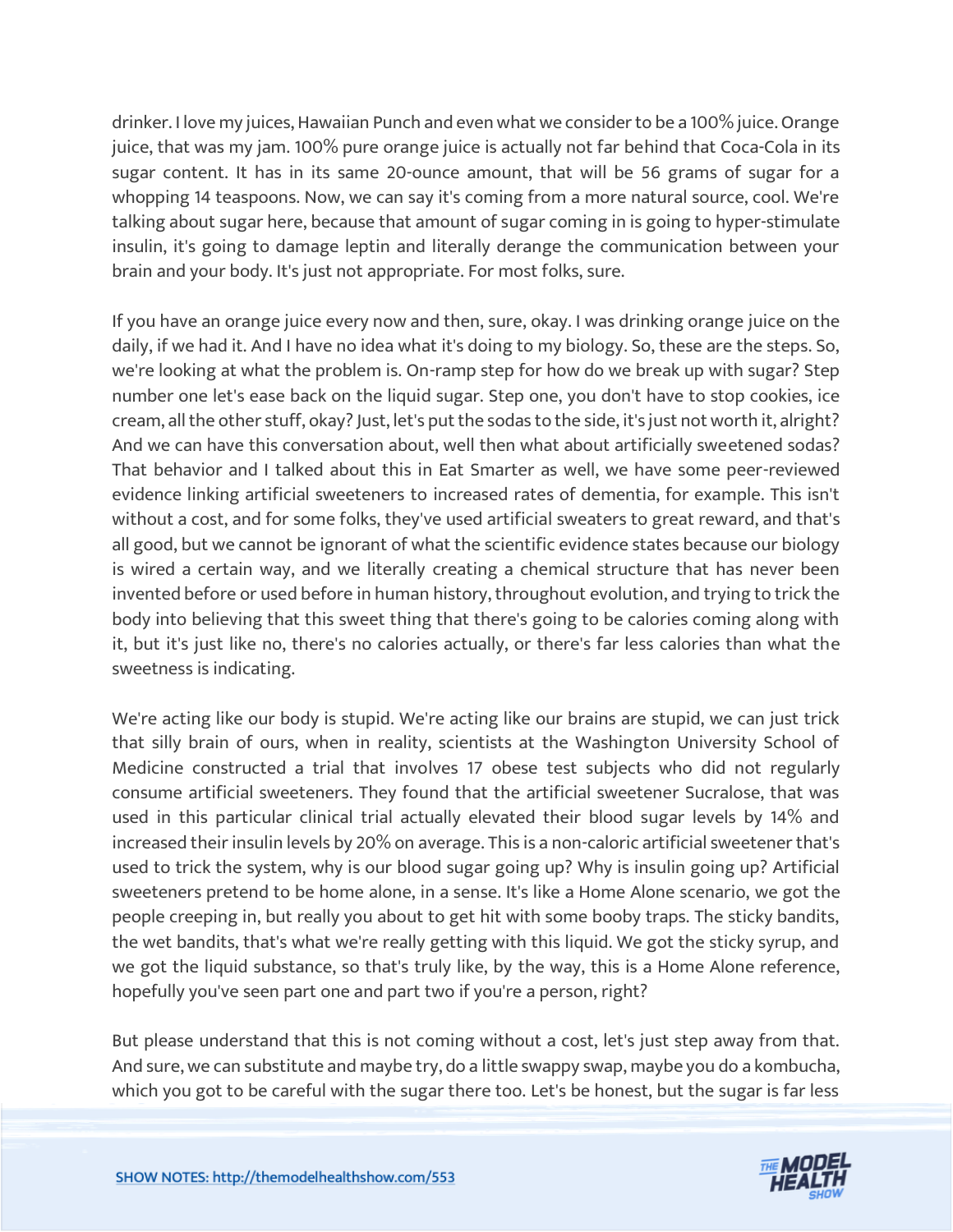on your nice kombucha or kefir as a bridge. Some folks say they do sparkling water, it's all good. I don't necessarily think that that's for most people, they're not just going to be like going from a nice little crisp sparkling water, a La Croix, and they're just coming from Mountain Dew and just talking about, "Yeah, this is great! This is a great substitute."

It's not for everybody, alright? So consciously stepping away from the liquid sugar delivery system, and also the same thing with juices, we got to be mindful even if we're making fresh press juice, what is the sugar? Especially if we're trying to get healthy and we're wondering what's stopping us. Let me be clear, this doesn't mean that juicing, especially even adding in a little bit of fruit with our juicing, cannot make somebody dramatically healthier, let's be clear. But if we've been doing something for a while in our body, we're not getting the results that we've really been looking for, we want to pay attention to the sugar. Because we want to allow for our hypothalamus to literally heal that connection between our brain and the rest of our physiology. Get leptin sensitivity high, get insulin sensitivity high, you start to heal this situation.

Another remarkable way to separate from sugar, where your friends like, "Girl, you don't need it." Another remarkable way to go about this is to focus on building muscle. The thing about our muscle tissue that's so remarkable is, we don't really even need insulin involved in the capacity that's happening with the rest of our bodies. Muscle can uptake and utilize sugar and help to balance our blood sugar in a way that we are just now starting to acknowledge and understand. It is truly remarkable. And as we're focusing on building muscle, it's increasing our overall insulin sensitivity systemically, and so once we can shift over a part of that healing process and that, for some folks when they are breaking up their focus, they're changing their life, they're focused on getting fit, alright? My deepest condolences to the person who lost me, 'cause I'm about to take it to another level, alright?

So, focusing, making this hand-in-hand with backing off on the liquid sugar delivery and also focusing on building some muscle. So, this is going to be through primarily resistance training. We doing the squats, doing the pushes and the pulls and the lunges, all of the basics and there's thousands of ways to do this stuff and combine 'em in different ways, but the bottom line is we're making a priority, at least just twice a week, two to three times a week, doing some resistance training. Adding some more muscle to our frame can dramatically help to reverse the sugar curves. Also, another helpful thing in recalibrating those satiety hormones is, this is just remarkable, something I didn't expect, is chlorophyll.

That's right, the green, essentially, the blood of green plants, which has a very similar structure to our blood as far as the constituents of the cells. Chlorophyll really has this really interesting resonance with the human body, there is of course a difference with the nucleus and the magnesium content, and these different things, but it's pretty astonishing how similar they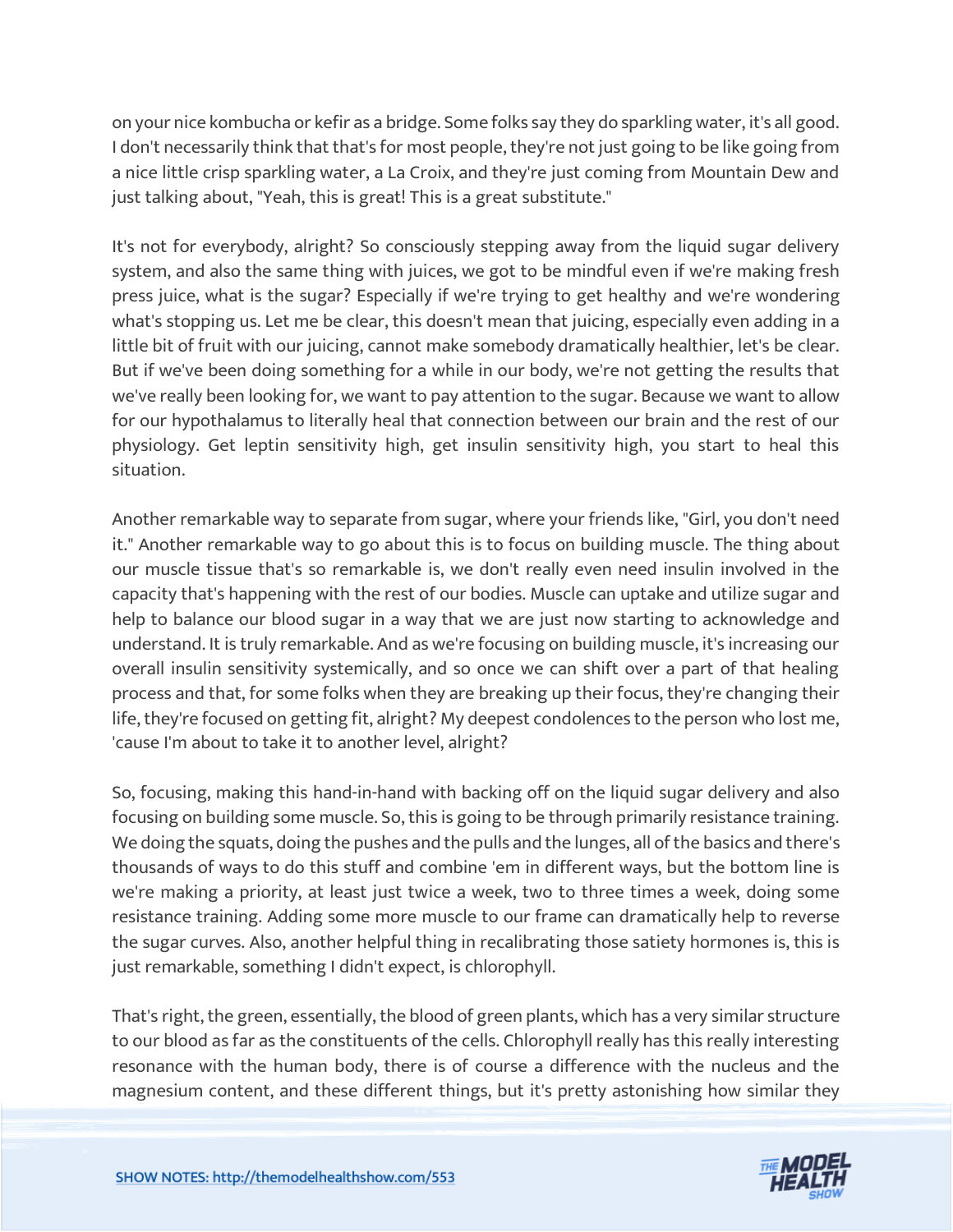are. Now, again, just to be clear, human blood, plant blood, not the same, but there is a synergy. There is, there is a parallel here in chlorophyll, and just to add to that, chlorophyll has a really interesting resonance with the human body. A study that's published in peer review journal, Appetite, found that chlorophyll can actually assist in weight loss, and here's the big key, help reduce the urge to eat hyper-palatable foods.

This is what we're going for. Something is happening with the biochemistry, something is happening with the brain, where the body is now, there's a higher level of satiety taking place, and the drive to eat sugar in the form of these hyper-palatable foods is going down. Specifically, chlorophyll, the densest source of chlorophyll, one of the top three, we got Spirulina, we've got AFA Bluegreen Algae, we've got Chlorella. That's where Chlorella gets its name, it's so high in chlorophyll. Chlorella contains lutein and zeaxanthin, and these are two carotenoids that are proven to... There's so many benefits here. One of the craziest ones is lowering the risk of macular degeneration, it's one of the things that's targeted with diabetes, for example, is losing vision, come on, it's protective in so many different ways against the outward effects of sugar. A double-blind placebo-controlled study published in Clinical and Experimental Hypertension found that Chlorella was able to normalize blood pressure of test subjects with hypertension. We're talking about blood sugar, one of the primary controllers of our blood pressure influences over our blood pressure, and also our vascular health in general, is that sugar content.

So we're finding that chlorella, for example, is helping to heal and support our blood. And again, this goes back to that similarity when we talk about chlorophyll and human blood. For me, Chlorella and also spirulina, I get those on a consistent basis from Organifi Green Juice as organic chlorella, organic spirulina, which is about 70% protein by weight rich in zeaxanthin, rich in phycocyanin and other really remarkable compounds rich in magnesium, all these things are really supportive of helping the body to get back in balance. Go to organifi.com/model, they actually have 20% off there for you with the Organifi Green Juice that's O-R-G-A-N-I-F-I, dot com/model, get 20% off their green juice formula and it actually tastes good as well. So, helping to recalibrate your palate is going to be a big part of breaking up with sugar. So we can do that through the nutritional means, but also we can do this and not just shifting like the macronutrients and certain micronutrients, but making a shift in what we're adding as far as tastes are concerned, because recently discovered we know that we have certain proteins that actually detect and are able to change and evolve as we have this saying in our culture, that our taste buds are changing, that literally is happening.

This is why certain foods taste different over time, alright? And introducing new flavor sensation, so maybe if you have been just really hard in the sugar game, you start to add in just a little bit more bitter, a little bit over here, a little bit more sour, maybe it's some pickles or some pickle juice or whatever the case might be, it literally starts to influence and shift what